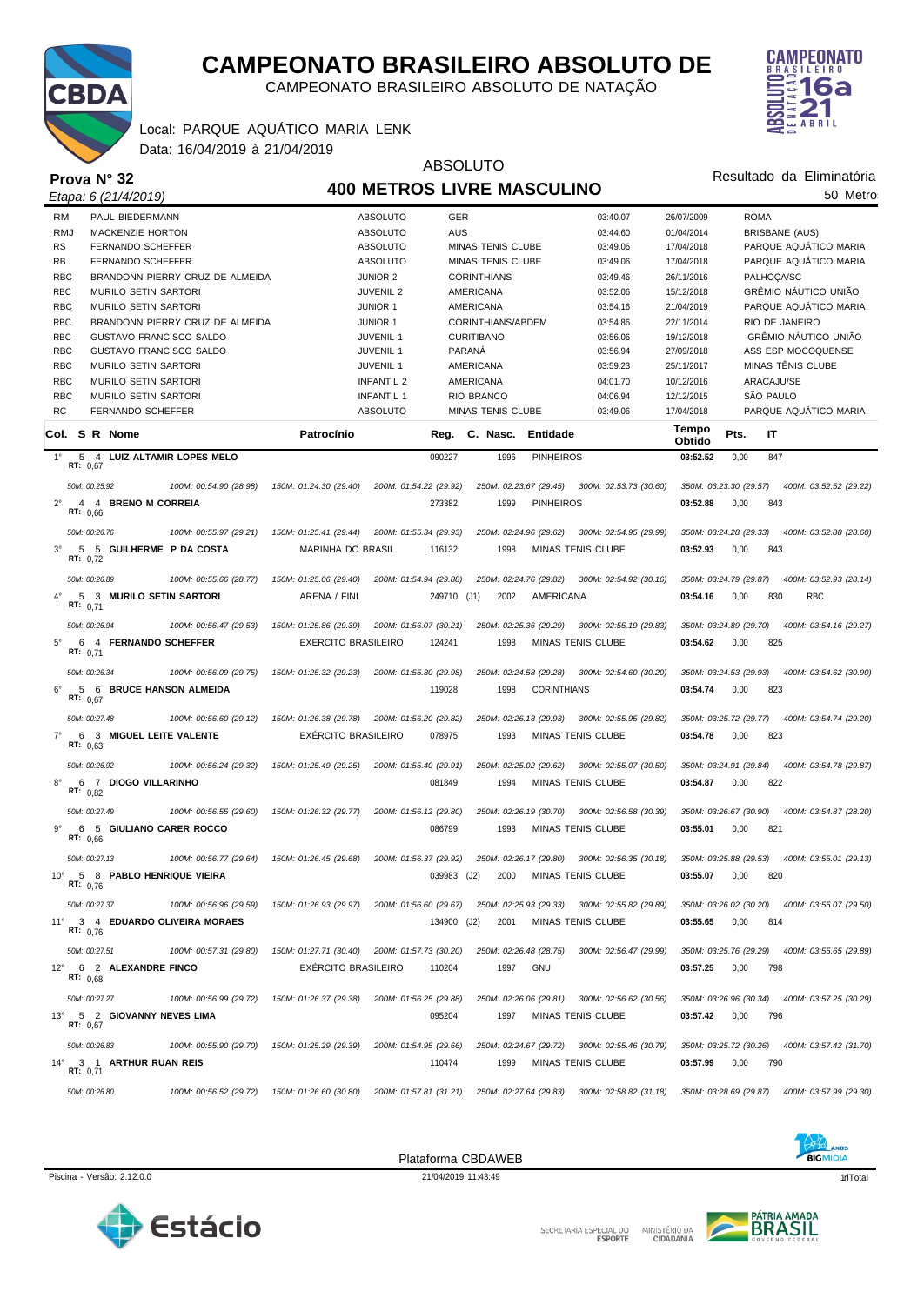

CAMPEONATO BRASILEIRO ABSOLUTO DE NATAÇÃO

**CAMPEONATO** 6a **ABRIL** 

|  | Local: PARQUE AQUÁTICO MARIA LENK |  |
|--|-----------------------------------|--|
|  | Data: 16/04/2019 à 21/04/2019     |  |

|                                                                     |                        | <b>ABSOLUTO</b>                               |                                                                      |                                                  |  |  |  |
|---------------------------------------------------------------------|------------------------|-----------------------------------------------|----------------------------------------------------------------------|--------------------------------------------------|--|--|--|
| Prova N° 32                                                         |                        |                                               | <b>400 METROS LIVRE MASCULINO</b>                                    | Resultado da Eliminatória<br>50 Metro            |  |  |  |
| Etapa: 6 (21/4/2019)<br>3 2 MARCELO PEREIRA DE ARAUJO<br>$15^\circ$ | <b>BOLSA ATLETA/DF</b> | 111303                                        | 1999<br><b>MINAS TENIS CLUBE</b>                                     | 03:58.40<br>0,00<br>786                          |  |  |  |
| RT: 0,68                                                            |                        |                                               |                                                                      |                                                  |  |  |  |
| 50M: 00:27.15<br>100M: 00:56.82 (29.67)                             | 150M: 01:26.59 (29.77) | 200M: 01:57.45 (30.86)                        | 250M: 02:26.81 (29.36)<br>300M: 02:57.18 (30.37)                     | 350M: 03:27.67 (30.49)<br>400M: 03:58.40 (30.73) |  |  |  |
| 6 6 MATHEUS CRUZ FERREIRA<br>$16^{\circ}$<br>RT: 0,74               |                        | 119063                                        | 1998<br><b>MINAS TENIS CLUBE</b>                                     | 03:58.59<br>0,00<br>784                          |  |  |  |
| 50M: 00:27.49<br>100M: 00:57.27 (29.78)                             | 150M: 01:27.47 (30.20) | 200M: 01:57.73 (30.26)                        | 250M: 02:27.68 (29.95)<br>300M: 02:57.91 (30.23)                     | 350M: 03:28.46 (30.55)<br>400M: 03:58.59 (30.13) |  |  |  |
| $17^{\circ}$<br>4 2 GUILHERME JACKSON DA SILVA SANTOS<br>RT: 0,69   |                        | 126113                                        | 1998<br>UNISANTA                                                     | 781<br>03:58.90<br>0,00                          |  |  |  |
| 50M: 00:27.26<br>100M: 00:57.24 (29.98)                             | 150M: 01:26.83 (29.59) | 200M: 01:57.56 (30.73)                        | 250M: 02:27.60 (30.40)<br>300M: 02:58.28 (30.68)                     | 350M: 03:28.48 (30.20)<br>400M: 03:58.90 (30.42) |  |  |  |
| $18^{\circ}$<br>3 8 ICARO LUDGERO PEREIRA<br>RT: 0,71               |                        | 118680                                        | 1996<br>FLUMINENSE FC/RJ                                             | 03:58.92<br>0,00<br>781                          |  |  |  |
| 50M: 00:27.48<br>100M: 00:56.89 (29.41)                             | 150M: 01:27.11 (30.22) | 200M: 01:57.58 (30.47)                        | 250M: 02:28.48 (30.90)<br>300M: 02:59.06 (30.58)                     | 350M: 03:29.67 (30.61)<br>400M: 03:58.92 (29.25) |  |  |  |
| 4 5 CRISTIAN MACHADO<br>19°<br>RT: 0,68                             |                        | 150770 (J2)                                   | 2000<br><b>CORINTHIANS</b>                                           | 04:00.63<br>0,00<br>764                          |  |  |  |
| 50M: 00:27.25<br>100M: 00:56.89 (29.64)                             | 150M: 01:27.62 (30.73) | 200M: 01:58.75 (31.13)                        | 250M: 02:29.45 (30.70)<br>300M: 03:00.34 (30.89)                     | 350M: 03:30.91 (30.57)<br>400M: 04:00.63 (29.72) |  |  |  |
| $20^{\circ}$<br>4 8 GUILHERME TOLEDO RIBEIRO<br>RT: $0,81$          |                        | 126566                                        | 1998<br><b>CORINTHIANS</b>                                           | 04:00.80<br>0,00<br>763                          |  |  |  |
| 50M: 00:28.46<br>100M: 00:58.51 (30.50)                             | 150M: 01:29.03 (30.52) | 200M: 01:59.67 (30.64)                        | 250M: 02:30.32 (30.65)<br>300M: 03:00.99 (30.67)                     | 350M: 03:31.28 (30.29)<br>400M: 04:00.80 (29.52) |  |  |  |
| $21^{\circ}$<br>5 1 GUSTAVO FRANCISCO SALDO<br>RT: $0,74$           |                        | 249758 (JV2                                   | 2003<br><b>CURITIBANO</b>                                            | 04:01.01<br>0,00<br>761                          |  |  |  |
| 100M: 00:55.63 (28.95)<br>50M: 00:26.68                             | 150M: 01:25.52 (29.89) | 200M: 01:55.82 (30.30)                        | 250M: 02:26.86 (31.40)<br>300M: 02:58.57 (31.71)                     | 350M: 03:30.15 (31.58)<br>400M: 04:01.01 (30.86) |  |  |  |
| $22^{\circ}$<br>6 8 ENZO PUTINATI KIHARA<br>RT: $0,71$              |                        | 126580                                        | (J2)<br>2000<br><b>CORINTHIANS</b>                                   | 0,00<br>760<br>04:01.12                          |  |  |  |
| 50M: 00:28.16<br>100M: 00:58.06 (29.90)                             | 150M: 01:28.50 (30.44) | 200M: 01:59.00 (30.50)                        | 250M: 02:29.61 (30.61)<br>300M: 03:00.25 (30.64)                     | 350M: 03:31.09 (30.84)<br>400M: 04:01.12 (30.30) |  |  |  |
| $23^\circ$<br>3 3 BRUNNO TOMIYAMA SUZUKI<br>RT: $0.68$              |                        | 251220 (J2)                                   | 2001<br><b>PINHEIROS</b>                                             | 04:01.50<br>0,00<br>756                          |  |  |  |
| 50M: 00:27.46<br>100M: 00:57.66 (30.20)                             | 150M: 01:28.01 (30.35) | 200M: 01:58.85 (30.84)                        | 250M: 02:28.81 (29.96)<br>300M: 02:59.03 (30.22)                     | 350M: 03:30.39 (31.36)<br>400M: 04:01.50 (31.11) |  |  |  |
| $24^{\circ}$<br>4 7 VINICIUS T ASSUNCAO<br>RT: $0,73$               | AQUARIUM/CABO FRIO     | 116687 (J2)                                   | 2000<br>FLUMINENSE FC/RJ                                             | 752<br>04:01.95<br>0,00                          |  |  |  |
| 50M: 00:27.81<br>100M: 00:58.04 (30.23)                             | 150M: 01:28.98 (30.94) | 200M: 01:59.82 (30.84)                        | 250M: 02:30.82 (31.00)<br>300M: 03:01.66 (30.84)                     | 350M: 03:32.53 (30.87)<br>400M: 04:01.95 (29.42) |  |  |  |
| $25^{\circ}$<br>4 3 WINDSON PIONORIO FILHO<br>RT: $0,74$            | <b>BOLSA ATLETA</b>    | 093736                                        | 1999<br>ACEB/BA                                                      | 751<br>04:02.10<br>0,00                          |  |  |  |
| 50M: 00:27.15<br>100M: 00:56.86 (29.71)                             | 150M: 01:26.94 (30.80) | 200M: 01:57.86 (30.92)                        | 250M: 02:28.69 (30.83)<br>300M: 03:00.24 (31.55)                     | 350M: 03:31.81 (31.57)<br>400M: 04:02.10 (30.29) |  |  |  |
| $26^{\circ}$<br>5 7 LUCAS KANIESKI<br>RT: $0,87$                    |                        | 063191                                        | 1990<br><b>MINAS TENIS CLUBE</b>                                     | 04:02.46<br>0,00<br>747                          |  |  |  |
| 50M:<br>100M: 00:58.87                                              | 150M: 01:29.62 (30.75) | 200M: 02:00.59 (30.97)                        | 250M: 02:31.43 (30.84)<br>300M: 03:02.02 (30.59)                     | 350M: 03:32.60 (30.58)<br>400M: 04:02.46 (29.86) |  |  |  |
| JUAN MANUEL MORALES RESTREPO<br>$27^{\circ}$<br>36<br>RT: $0.7$     |                        | 355904 (J2)                                   | 2000<br>GNU                                                          | 04:03.10<br>0,00<br>741                          |  |  |  |
| 50M: 00:27.17<br>100M: 00:57.18 (30.10)                             | 150M: 01:28.21 (31.30) | 200M: 01:58.91 (30.70)                        | 250M: 02:29.71 (30.80)<br>300M: 03:00.86 (31.15)                     | 350M: 03:32.40 (31.54)<br>400M: 04:03.10 (30.70) |  |  |  |
| 4 6 IZAAC PAULA JUNIOR<br>$28^{\circ}$<br>RT: $0,84$                | COL INTEGRAL/VIGOR/F   | 093505 (J2)                                   | 2000<br>UNISANTA                                                     | 04:04.33<br>0,00<br>730                          |  |  |  |
| 50M: 00:27.90<br>100M: 00:58.19 (30.29)                             |                        |                                               | 300M: 03:02.99 (31.21)                                               | 350M: 03:34.21 (31.22)  400M: 04:04.33 (30.12)   |  |  |  |
| 29° 3 7 LINCOLN CUNHA<br>RT: 0,69                                   | PROJETO ACQUA          | 250553 (J1)                                   | 2002 CR FLAMENGO/RJ                                                  | 04:04.68<br>0,00<br>727                          |  |  |  |
| 50M: 00:27.81<br>100M: 00:57.87 (30.60)                             |                        | 150M: 01:28.68 (30.81) 200M: 01:59.76 (31.80) | 250M: 02:31.10 (31.34) 300M: 03:02.57 (31.47)                        | 350M: 03:34.31 (31.74)  400M: 04:04.68 (30.37)   |  |  |  |
| 30° 4 1 CASSIO M L BRITO<br>RT: 0,75                                |                        | 101860                                        | CR FLAMENGO/RJ<br>1996                                               | 04:09.37<br>0,00<br>687                          |  |  |  |
| 50M:<br>100M: 00:58.94                                              | 150M: 01:29.92 (30.98) |                                               | 200M: 02:01.53 (31.61) 250M: 02:33.30 (31.77) 300M: 03:05.52 (32.22) | 350M: 03:37.58 (32.60)  400M: 04:09.37 (31.79)   |  |  |  |
| 31° 2 4 JOAO P G CAMPOS<br>RT: 0,72                                 |                        | 284313 (IN2                                   | 2005<br>FLUMINENSE FC/RJ                                             | 04:12.46<br>0,00<br>662                          |  |  |  |
| 50M: 00:28.62<br>100M: 00:59.46 (30.84)                             | 150M: 01:30.98 (31.52) | 200M: 02:02.44 (31.46)                        | 250M: 02:34.93 (32.49) 300M: 03:08.21 (33.28)                        | 350M: 03:41.68 (33.47)  400M: 04:12.46 (30.78)   |  |  |  |
| 32° 3 5 KALEL M DAMAS<br>RT: 0,74                                   |                        | 108381                                        | 1998 CR FLAMENGO/RJ                                                  | 04:14.71<br>0,00<br>644                          |  |  |  |
| 50M: 00:28.45<br>100M: 00:59.21 (30.76)                             | 150M: 01:30.60 (31.39) | 200M: 02:02.44 (31.84)                        | 250M: 02:34.63 (32.19) 300M: 03:07.47 (32.84)                        | 350M: 03:41.00 (33.53)  400M: 04:14.71 (33.71)   |  |  |  |
| N/C 6 1 MATTHEUS MASSAMI COSTA<br>RT: 0                             |                        | 266820                                        | <b>CLUBE ESPERIA</b><br>1998                                         |                                                  |  |  |  |
| 50M:<br>100M:                                                       | 150M:                  | 200M:                                         | 250M:<br>300M:                                                       | 350M:<br>400M:                                   |  |  |  |
| 2 7 LUIZ GUSTAVO S ALVES<br>N/C<br>RT: 0                            |                        | 245410 (J1)                                   | 2002<br>FLUMINENSE FC/RJ                                             |                                                  |  |  |  |



Piscina - Versão: 2.12.0.0 21/04/2019 11:43:50 qrlTotal 2 Plataforma CBDAWEB



MINISTÉRIO DA<br>CIDADANIA SECRETARIA ESPECIAL DO

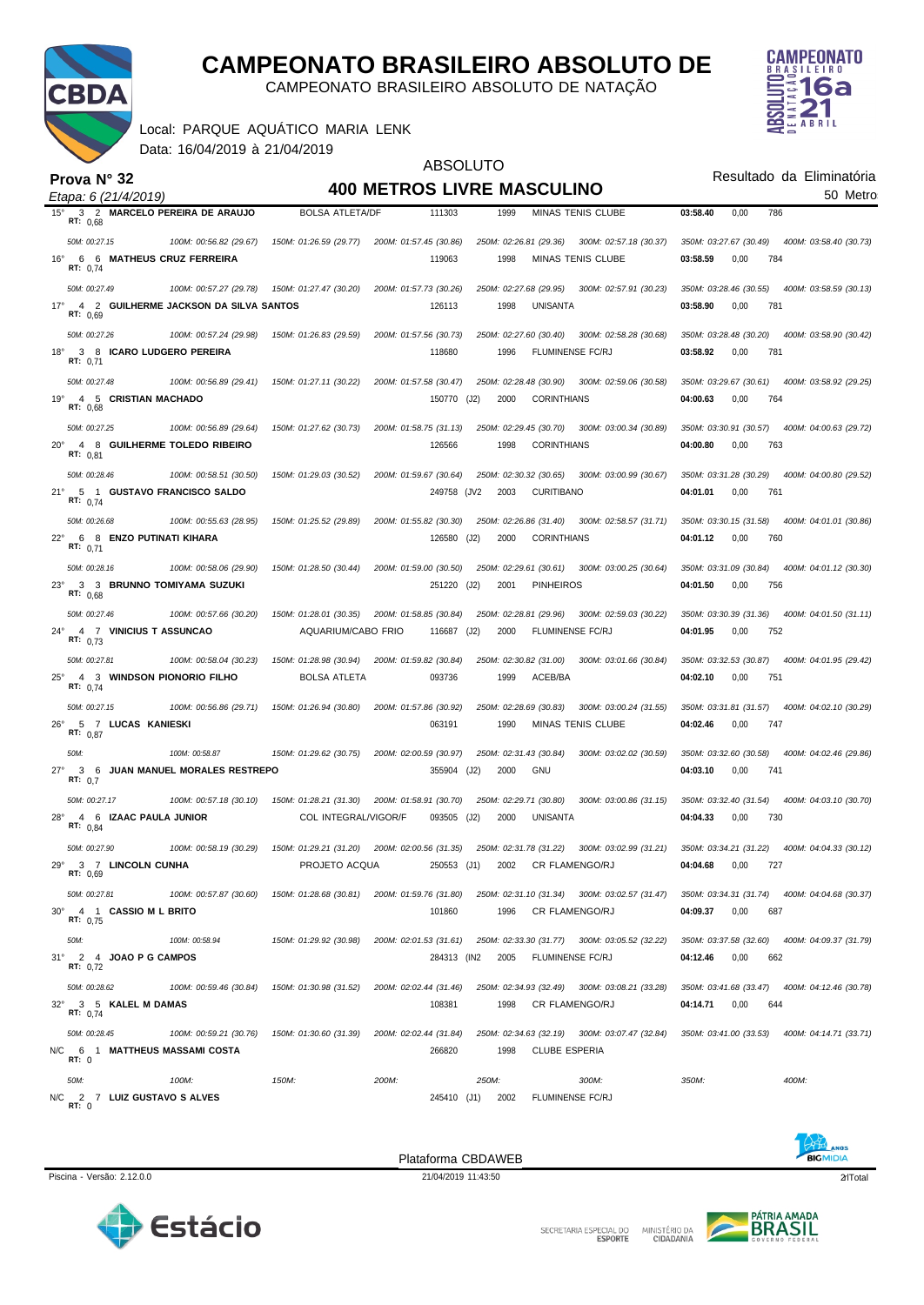

*Etapa: 6 (21/4/2019)*

**Prova N° 32**

# **CAMPEONATO BRASILEIRO ABSOLUTO DE**

CAMPEONATO BRASILEIRO ABSOLUTO DE NATAÇÃO



Local: PARQUE AQUÁTICO MARIA LENK

Data: 16/04/2019 à 21/04/2019

# ABSOLUTO **400 METROS LIVRE MASCULINO** (J2)

Resultado da Eliminatória 50 Metros

| 50M:                    | 100M:                             | 150M:                  | 200M:                                         | 250M:                  | 300M:                                                                | 350M:                  | 400M:                  |
|-------------------------|-----------------------------------|------------------------|-----------------------------------------------|------------------------|----------------------------------------------------------------------|------------------------|------------------------|
| OBS 1<br>-5<br>RT: 0.64 | VICTOR HUGO A DE OLIVEIRA         |                        | 135104                                        | (J2)<br>2001           | <b>FLUMINENSE FC/RJ</b>                                              | 04:02.62               |                        |
| 50M: 00:27.66           | 100M: 00:58.18 (30.52)            | 150M: 01:29.17 (30.99) | 200M: 02:00.50 (31.33)                        |                        | 250M: 02:31.13 (30.63) 300M: 03:02.14 (31.10)                        | 350M: 03:32.56 (30.42) | 400M: 04:02.62 (30.60) |
| RT: 0.77                | OBS 2 2 JOAQUIM MORENO            |                        | V327851                                       | 1997                   | <b>ARGENTINA</b>                                                     | 04:04.59               |                        |
| 50M: 00:27.47           | 100M: 00:57.84 (30.37)            | 150M: 01:28.52 (30.68) | 200M: 02:00.07 (31.55)                        |                        | 250M: 02:30.46 (30.39) 300M: 03:02.15 (31.69)                        | 350M: 03:33.40 (31.25) | 400M: 04:04.59 (31.19) |
| OBS 2 5<br>RT: 0.81     | <b>GUSTAVO CARVALHAIS RIBEIRO</b> |                        | 266495 (JV2                                   | 2003                   | <b>CURITIBANO</b>                                                    | 04:05.51               |                        |
| 50M: 00:28.20           | 100M: 00:58.94 (30.74)            | 150M: 01:30.07 (31.13) | 200M: 02:01.52 (31.45)                        |                        | 250M: 02:32.67 (31.15) 300M: 03:04.02 (31.35)                        | 350M: 03:35.06 (31.40) | 400M: 04:05.51 (30.45) |
| RT: 0.73                | OBS 2 3 VITOR BALLAN SEGA         |                        | 274600 (JV1                                   | 2004                   | AMERICANA                                                            | 04:06.65               |                        |
| 50M: 00:28.51           | 100M: 00:59.17 (30.66)            | 150M: 01:29.86 (30.69) | 200M: 02:01.04 (31.18)                        |                        | 250M: 02:32.05 (31.10) 300M: 03:03.78 (31.73)                        | 350M: 03:35.45 (31.67) | 400M: 04:06.65 (31.20) |
| OBS 2<br>-6<br>RT: 0.76 | <b>GABRIEL VEREZA DA COSTA</b>    |                        | 282808 (J1)                                   | 2002                   | <b>CR FLAMENGO/RJ</b>                                                | 04:09.15               |                        |
| 50M: 00:27.71           | 100M: 00:58.39 (30.68)            | 150M: 01:29.86 (31.47) | 200M: 02:01.66 (31.80)                        |                        | 250M: 02:33.19 (31.53) 300M: 03:05.10 (31.91)                        | 350M: 03:37.48 (32.38) | 400M: 04:09.15 (31.67) |
| RT: 0.67                | OBS 1 4 THIAGO S DA SILVA         |                        | 251296 (J1)                                   | 2002                   | FLUMINENSE FC/RJ                                                     | 04:09.45               |                        |
| 50M: 00:27.95           | 100M: 00:58.57 (30.62)            | 150M: 01:29.58 (31.10) | 200M: 02:01.18 (31.60)                        | 250M: 02:32.83 (31.65) | 300M: 03:05.22 (32.39)                                               | 350M: 03:37.94 (32.72) | 400M: 04:09.45 (31.51) |
| OBS 2 1<br>RT: 0.68     | LUIZ FELIPE S ALVES               |                        | 266193 (JV1                                   | 2004                   | <b>FLUMINENSE FC/RJ</b>                                              | 04:13.61               |                        |
| 50M: 00:27.88           | 100M: 00:58.68 (30.80)            | 150M: 01:30.00 (31.32) |                                               |                        | 200M: 02:02.24 (32.24) 250M: 02:34.80 (32.56) 300M: 03:08.19 (33.39) | 350M: 03:41.30 (33.11) | 400M: 04:13.61 (32.31) |
| RT: 0.68                | OBS 1 3 RAFAEL JORGE F DE FREITAS | AQUARIUM/CABO FRIO     | 284224 (JV2                                   | 2003                   | <b>FLUMINENSE FC/RJ</b>                                              | 04:23.70               |                        |
| 50M: 00:28.72           | 100M: 01:00.96 (32.24)            | 150M: 01:34.00 (33.40) | 200M: 02:07.22 (33.22) 250M: 02:40.89 (33.67) |                        | 300M: 03:15.96 (35.70)                                               | 350M: 03:50.33 (34.37) | 400M: 04:23.70 (33.37) |





Plataforma CBDAWEB



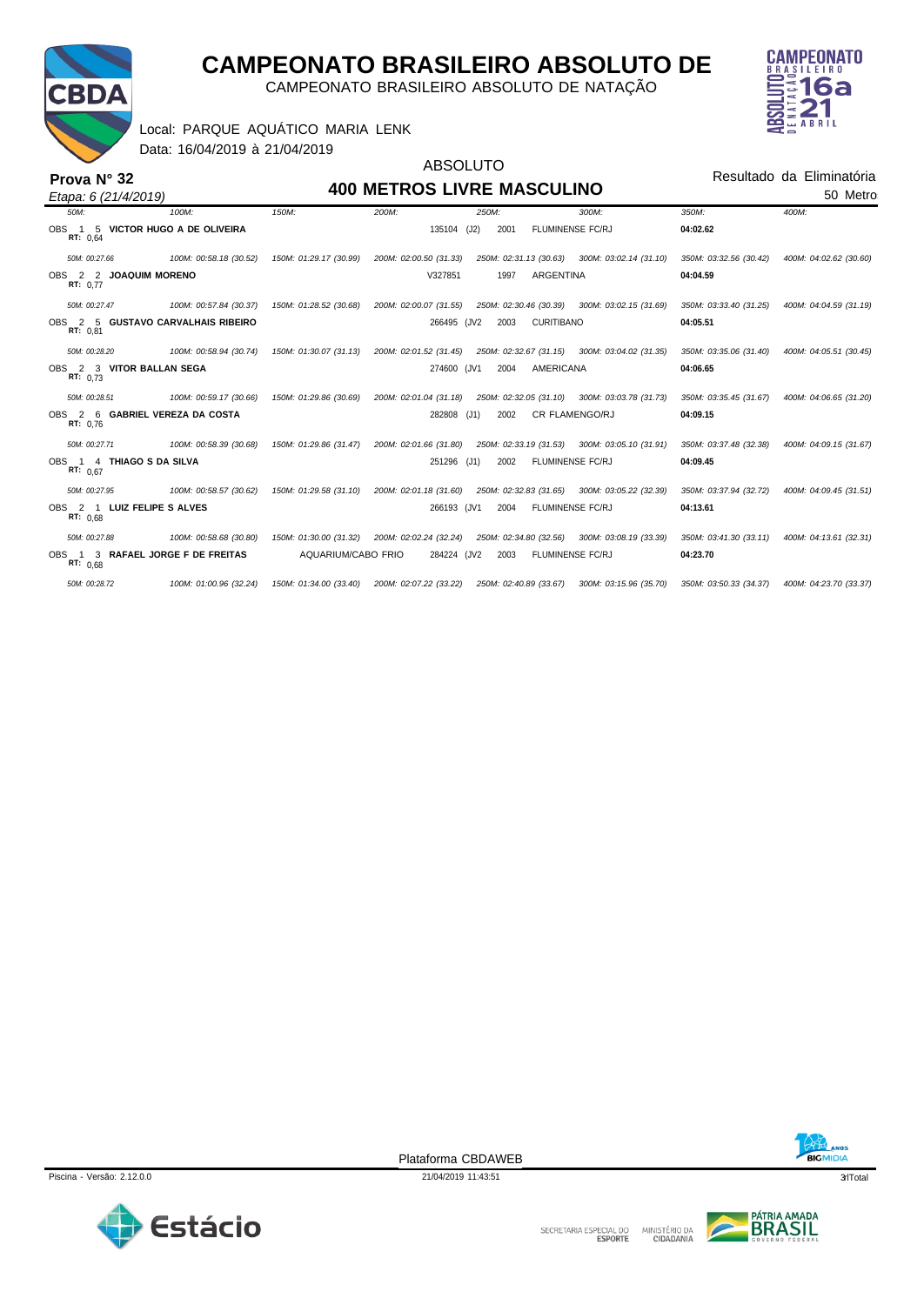

CAMPEONATO BRASILEIRO ABSOLUTO DE NATAÇÃO

ABSOLUTO



Resultado da Eliminatória

Data: 16/04/2019 à 21/04/2019 Local: PARQUE AQUÁTICO MARIA LENK

**Prova N° 33**

|             | Prova N° 33                                            | <b>50 METROS LIVRE FEMININO</b> |                        |                       |                          | Resultado da Eliminatoria |      |                           |  |
|-------------|--------------------------------------------------------|---------------------------------|------------------------|-----------------------|--------------------------|---------------------------|------|---------------------------|--|
|             | Etapa: 6 (21/4/2019)                                   |                                 |                        |                       | 50 Metro                 |                           |      |                           |  |
| RM          | SARAH SJOSTROM                                         | <b>ABSOLUTO</b>                 | SWE                    |                       | 00:23.67                 | 29/07/2017                |      | <b>BUDAPESTE, HUNGRIA</b> |  |
| <b>RMJ</b>  | RIKAKO IKEE                                            | ABSOLUTO                        | <b>JPN</b>             |                       | 00:24.33                 | 16/09/2017                |      | EHIME, JAPÃO              |  |
| <b>RS</b>   | ETIENE PIRES MEDEIROS                                  | ABSOLUTO                        | <b>BRA</b>             |                       | 00:24.45                 | 12/08/2016                |      | RIO DE JANEIRO            |  |
| RB          | ETIENE PIRES MEDEIROS                                  | <b>ABSOLUTO</b>                 | <b>BRA</b>             |                       | 00:24.45                 | 12/08/2016                |      | RIO DE JANEIRO            |  |
| <b>RBC</b>  | <b>GRACIELE HERRMANN</b>                               | JUNIOR 2                        | GNU                    |                       | 00:25.12                 | 16/12/2011                |      | RIO DE JANEIRO            |  |
| <b>RBC</b>  | ALESSANDRA MARCHIORO                                   | <b>JUVENIL 2</b>                |                        | <b>BOTAFOGO FR/RJ</b> | 00:25.53                 | 20/12/2014                |      | RIO DE JANEIRO            |  |
| <b>RBC</b>  | FERNANDA DELGADO                                       | JUVENIL 1                       | <b>BRA</b>             |                       | 00:25.70                 | 30/08/2013                |      | <b>DUBAI</b>              |  |
| <b>RBC</b>  | CAROLINA BERGAMASCHI                                   | <b>JUNIOR 1</b>                 | ECP/SABESP             |                       | 00:25.77                 | 02/12/2011                |      | SAO PAULO                 |  |
| <b>RBC</b>  | STEPHANIE BALDUCCINI                                   | INFANTIL 2                      | <b>PAINEIRAS</b>       |                       | 00:26.56                 | 28/11/2018                |      | C.N. R. ALVARES CABRAL    |  |
| <b>RBC</b>  | AIME LOUISE SILVA LOURENCO                             | <b>INFANTIL 1</b>               |                        | AABB BRASILIA         | 00:26.65                 | 27/06/2015                |      | BELÉM                     |  |
| <b>RC</b>   | JEANETTE OTTESEN GRAY                                  | <b>ABSOLUTO</b>                 |                        | CORINTHIANS/ABDEM     | 00:24.59                 | 23/04/2014                |      | SÃO PAULO                 |  |
|             | Col. S R Nome                                          | Patrocínio                      | Reg. C. Nasc. Entidade |                       |                          | Tempo<br>Obtido           | Pts. | IT                        |  |
| $1^{\circ}$ | 6 5 ETIENE PIRES MEDEIROS                              |                                 | 066151                 | 1991                  | SESI-SP                  | 00:25.21                  | 0,00 | 827                       |  |
|             | RT: $0.65$                                             |                                 |                        |                       |                          |                           |      |                           |  |
| $2^{\circ}$ | 6 4 MALLORY ELISABETH COMERFORD<br>RT: 0               |                                 | 356553                 | 1997                  | MINAS TENIS CLUBE        | 00:25.27                  | 0,00 | 821                       |  |
| $3^\circ$   | 5 4 LORRANE CRISTINA FERREIRA<br>RT: 0                 |                                 | 100407                 | 1993                  | <b>PINHEIROS</b>         | 00:25.57                  | 0,00 | 793                       |  |
| $4^{\circ}$ | 4 4 LARISSA MARTINS OLIVEIRA<br>RT: $0$                | <b>EXERCITO BRASILEIRO</b>      | 084481                 | 1993                  | <b>PINHEIROS</b>         | 00:25.74                  | 0,00 | 777                       |  |
| $5^{\circ}$ | 6 3 DAIENE MARCAL DIAS<br>RT: 0.65                     | MARINHA DO BRASIL               | 057870                 | 1989                  | CR FLAMENGO/RJ           | 00:25.79                  | 0,00 | 773                       |  |
| $6^{\circ}$ | 5 5 DAYNARA FERREIRA PAULA<br>RT: 0.68                 |                                 | 074768                 | 1989                  | SESI-SP                  | 00:25.89                  | 0,00 | 764                       |  |
| $7^{\circ}$ | 6 6 ALESSANDRA MARCHIORO<br>RT: 0.7                    |                                 | 075672                 | 1993                  | <b>CURITIBANO</b>        | 00:25.97                  | 0,00 | 757                       |  |
| $8^{\circ}$ | 4 5 KAREN MILENKA TORREZ GUSMAN<br>RT: 0.65            |                                 | 356160                 | 1992                  | <b>PINHEIROS</b>         | 00:26.09                  | 0,00 | 746                       |  |
| $9^{\circ}$ | 5 7 PRISCILA C C DE SOUZA<br>RT: 0,75                  |                                 | 084975                 | 1994                  | SESI-SP                  | 00:26.13                  | 0,00 | 743                       |  |
|             | 10° 4 6 LUANNA NUNES MARTINS DE OLIVEIRA<br>RT: $0,71$ |                                 | 126291                 | 1999                  | <b>PINHEIROS</b>         | 00:26.15                  | 0,00 | 741                       |  |
|             | 11° 4 2 LETICIA REOPELL VASELLI<br>RT: $0.69$          | <b>SMELJ</b>                    | 247055 (J2)            | 2001                  | <b>PINHEIROS</b>         | 00:26.16                  | 0,00 | 740                       |  |
|             | 12° 4 3 ANDREA ELIANA BERRINO<br>RT: 0,79              |                                 | 288189                 | 1994                  | <b>UNISANTA</b>          | 00:26.27                  | 0,00 | 731                       |  |
|             | 13° 3 7 LUANA O A M RIBEIRO<br>RT: $0.7$               |                                 | 101237                 | 1996                  | MINAS TENIS CLUBE        | 00:26.35                  | 0,00 | 724                       |  |
|             | 14° 5 2 CLARISSA MARIA RODRIGUES<br>RT: $0,71$         | <b>MARINHA DO BRASIL</b>        | 112474                 | 1999                  | <b>PINHEIROS</b>         | 00:26.37                  | 0,00 | 723                       |  |
|             | 15° 4 1 MANUELLA LYRIO<br>RT: 0,66                     |                                 | 071601                 | 1989                  | <b>PINHEIROS</b>         | 00:26.42                  | 0,00 | 719                       |  |
|             | 16° 6 7 AIME LOUISE SILVA LOURENCO<br>RT: $0.7$        | <b>BOLSA ATLETA/DF</b>          | 265197 (J1)            | 2002                  | IATE CLUBE DE BRASIL     | 00:26.45                  | 0,00 | 716                       |  |
|             | 17° 5 3 YASMIN SILVA PREUSSE<br>RT: $0.68$             |                                 | 112663                 | 1997                  | <b>MINAS TENIS CLUBE</b> | 00:26.47                  | 0,00 | 715                       |  |
|             | 18° 4 7 SABRINA JACOB TODÃO<br>RT: 0,74                |                                 | 249903                 | 1997                  | SESI-SP                  | 00:26.54                  | 0,00 | 709                       |  |
|             | 19° 6 2 MARIANA SANTOS FIGUEIREDO<br>RT: 0,68          |                                 | 120280 (J2)            | 2000                  | <b>PINHEIROS</b>         | 00:26.55                  | 0,00 | 708                       |  |
|             | 20° 5 1 ERIKA RIBEIRO GONCALVES<br>RT: 0.73            |                                 | 256126                 | 1998                  | <b>CORINTHIANS</b>       | 00:26.62                  | 0,00 | 703                       |  |
|             | 21° 3 4 STEPHANIE BALDUCCINI<br>RT: 0                  |                                 | 296346 (JV1            | 2004                  | <b>PAINEIRAS</b>         | 00:26.81                  | 0,00 | 688                       |  |
|             | 22° 2 2 FERNANDA ANDRADE<br>RT: 0,66                   |                                 | 112617 (J2)            | 2000                  | <b>MINAS TENIS CLUBE</b> | 00:26.83                  | 0,00 | 686<br>E                  |  |
|             | 22° 2 4 CAMILA LINS MELLO<br>RT: 0                     |                                 | 103533 (J2)            | 2000                  | MINAS TENIS CLUBE        | 00:26.83                  | 0,00 | 686<br>- E                |  |



Plataforma CBDAWEB

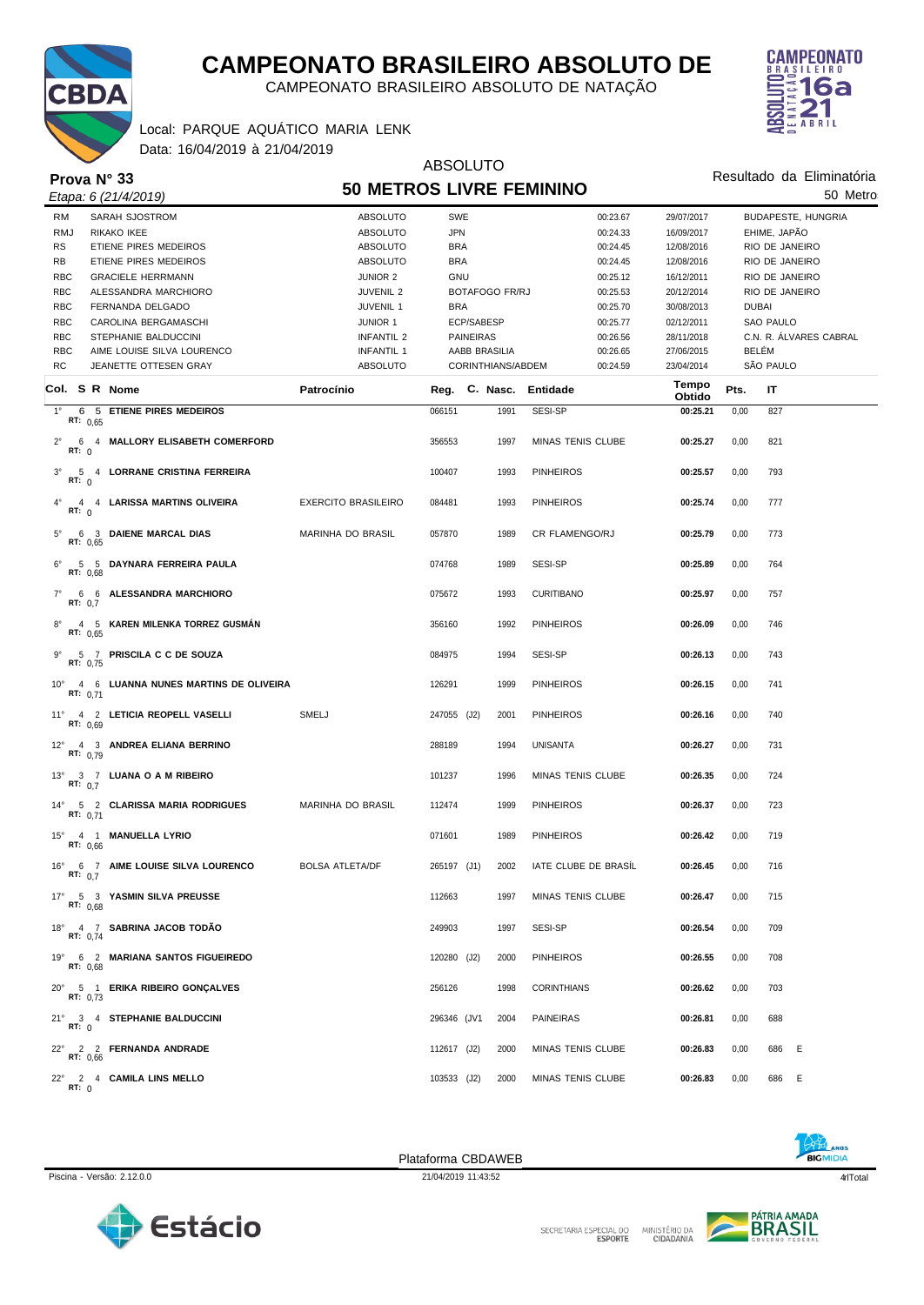

CAMPEONATO BRASILEIRO ABSOLUTO DE NATAÇÃO

Data: 16/04/2019 à 21/04/2019 Local: PARQUE AQUÁTICO MARIA LENK



|                                                                |                                                                        | <b>ABSOLUTO</b>                 |      |                    | Resultado da Eliminatória |      |          |  |  |
|----------------------------------------------------------------|------------------------------------------------------------------------|---------------------------------|------|--------------------|---------------------------|------|----------|--|--|
| Prova $N^{\circ}$ 33<br>Etapa: 6 (21/4/2019)                   |                                                                        | <b>50 METROS LIVRE FEMININO</b> |      |                    |                           |      | 50 Metro |  |  |
| 5 6 ANA CAROLINA VIEIRA<br>$22^{\circ}$<br>RT: 0.7             |                                                                        | 254412 (J2)                     | 2001 | MINAS TENIS CLUBE  | 00:26.83                  | 0,00 | 686<br>E |  |  |
| 25° 6 8 CIBELLY RENATA MARTINS<br><b>RT: 0,79</b>              | <b>FASTSWIM</b>                                                        | 246274 (JV2                     | 2003 | <b>PINHEIROS</b>   | 00:26.84                  | 0,00 | 685      |  |  |
| 26° 3 5 MARIA CLARA ALMEIDA<br>RT: 0.78                        |                                                                        | 104433                          | 1997 | CR FLAMENGO/RJ     | 00:26.86                  | 0,00 | 684      |  |  |
| 27° 5 8 MARIA PAULA HEITMANN<br>RT: 0,76                       |                                                                        | 102920                          | 1999 | MINAS TENIS CLUBE  | 00:26.93                  | 0,00 | 679      |  |  |
| 28° 3 2 JULIA KARLA GOES<br>RT: 0,7                            | TIME PE                                                                | 284222 (JV2                     | 2003 | SESI-SP            | 00:27.06                  | 0,00 | 669      |  |  |
| 29° 1 6 NATALIA BEHM SILVA<br>RT: $0.75$                       |                                                                        | 100227 (J2)                     | 2000 | <b>CORINTHIANS</b> | 00:27.12                  | 0,00 | 664      |  |  |
| 50M: 00:27.12                                                  | 100M: 00:53.46 (26.34) 150M: 01:20.18 (26.72) 200M: 01:46.61 (26.43)   |                                 |      |                    |                           |      |          |  |  |
| 30° 2 7 GIOVANA REIS MEDEIROS<br>RT: 0,78                      |                                                                        | 299900 (JV1                     | 2004 | <b>PINHEIROS</b>   | 00:27.23                  | 0,00 | 656      |  |  |
| 31° 2 5 YASMIN VIANA LOPES<br>RT: $0,74$                       |                                                                        | 281394 (JV2                     | 2003 | <b>PINHEIROS</b>   | 00:27.27                  | 0,00 | 653      |  |  |
| 32° 3 1 GABRIELA MARIA ALVES CARVALHO<br>RT: 0.65              | <b>MAMUTH BOMBAS</b>                                                   | 266303 (JV2                     | 2003 | AMERICANA          | 00:27.30                  | 0,00 | 651      |  |  |
| 33° 3 8 MARCELLA QUEIROZ RIBEIRO<br>RT: 0,73                   |                                                                        | 268787 (J1)                     | 2002 | <b>CORINTHIANS</b> | 00:27.33                  | 0,00 | 649      |  |  |
| 34° 3 6 VICTORIA EDUARDA IZIDRO DE MOURA FAST SWIM<br>RT: 0.79 |                                                                        | 260626 (J2)                     | 2001 | <b>PINHEIROS</b>   | 00:27.40                  | 0,00 | 644      |  |  |
| 35° 2 6 BIANCA DE ABREU BASSO BRANDÃO<br>RT: $0.83$            |                                                                        | 136836 (J1)                     | 2002 | SESI-SP            | 00:27.49                  | 0,00 | 638      |  |  |
| 36° 1 3 MARIA EDUARDA PEREIRA<br>RT: 0,7                       |                                                                        | 121375 (J2)                     | 2001 | <b>CURITIBANO</b>  | 00:27.54                  | 0,00 | 634      |  |  |
| 50M: 00:27.54                                                  | 100M: 00:51.76 (24.22) 150M: 01:17.04 (25.28) 200M: 01:43.13 (26.90)   |                                 |      |                    |                           |      |          |  |  |
| 37° 2 8 LUIZA BIFONE NOCENTINI<br>RT: 0,81                     | <b>COLEGIO RADIAL</b>                                                  | 281654 (JV2                     | 2003 | <b>PINHEIROS</b>   | 00:27.73                  | 0,00 | 621      |  |  |
| 38° 1 4 ANA RAQUEL SOUSA<br>RT: 0                              | BAHIA GAS/ FAZ ATLET                                                   | 260721 (J2)                     | 2001 | ACEB/BA            | 00:27.82                  | 0,00 | 615      |  |  |
| 100M: 00:51.88 (24.60)<br>50M: 00:27.82                        | 150M: 01:16.97 (25.90) 200M: 01:42.70 (25.73)                          |                                 |      |                    |                           |      |          |  |  |
| 39° 1 8 GIOVANA DE OLIVEIRA MENDONÇA<br>RT: 0,73               |                                                                        | 314086 (JV1                     | 2004 | <b>GNU</b>         | 00:27.92                  | 0,00 | 609      |  |  |
| 50M: 00:27.92<br>100M:                                         | 150M:<br>200M:                                                         |                                 |      |                    |                           |      |          |  |  |
| 40° 1 2 ISABELA FORTES RIBAS<br>RT: 0,69                       |                                                                        | 249760 (JV2                     | 2003 | <b>CURITIBANO</b>  | 00:27.93                  | 0,00 | 608      |  |  |
| 50M: 00:27.93                                                  | 100M: 00:53.70 (25.77)  150M: 01:20.03 (26.33)  200M: 01:45.12 (25.90) |                                 |      |                    |                           |      |          |  |  |
| 41° 2 1 MARIE LOUISE CARDOSO<br>RT: 0,63                       |                                                                        | 258784 (JV2                     | 2003 | <b>CURITIBANO</b>  | 00:28.15                  | 0,00 | 594      |  |  |
| 42°<br>1 5 MARIA MANUELA SERTA<br>RT: $0,77$                   |                                                                        | 266165 (J1)                     | 2002 | <b>PAINEIRAS</b>   | 00:28.38                  | 0,00 | 580      |  |  |
| 50M: 00:28.38<br>N/C<br>2 3 CAROLINA BERGAMASCHI               | 100M: 00:50.94 (22.56) 150M: 01:16.45 (25.51) 200M: 01:42.55 (26.10)   | 109870                          | 1994 | <b>CURITIBANO</b>  |                           |      |          |  |  |
| RT: 0<br>N/C 4 8 RAFAELA TREVISAN RAURICH                      |                                                                        | 110131 (J2)                     | 2000 | <b>PINHEIROS</b>   |                           |      |          |  |  |
| RT: 0                                                          |                                                                        |                                 |      |                    |                           |      |          |  |  |
| OBS 6 1 MARIA GUILLERMINA RUGGIERO<br>RT: $0.72$               |                                                                        | 343558 (J1)                     | 2002 | ARGENTINA          | 00:26.63                  |      |          |  |  |
| OBS 3 3 MARIA BELEN DIAZ<br>RT: $0,74$                         |                                                                        | V245314                         | 1995 | ARGENTINA          | 00:27.34                  |      |          |  |  |
| OBS 1 7 THAIANA MELISSA AMARAL<br>RT: $0.77$                   |                                                                        | 312739 (IN2                     | 2005 | SESI-SP            | 00:27.82                  |      |          |  |  |
| 50M: 00:27.82<br>100M: 00:53.88 (26.60)                        | 150M: 01:22.21 (28.33)                                                 | 200M: 01:49.16 (26.95)          |      |                    |                           |      |          |  |  |
| OBS 1 1 ALEXANDRA V CERBINO<br>RT: 0.63                        |                                                                        | 116998 (J1)                     | 2002 | CR FLAMENGO/RJ     | 00:27.90                  |      |          |  |  |
| 50M: 00:27.90<br>100M: 00:53.94 (26.40)                        | 150M: 01:19.91 (25.97)                                                 | 200M: 01:46.42 (26.51)          |      |                    |                           |      |          |  |  |

Piscina - Versão: 2.12.0.0 21/04/2019 11:43:53 criTotal 5/104/2019 11:43:53 criTotal 5/104/2019 11:43:53 criTotal 5/104/2019 11:43:53 criTotal 5/104/2019 11:43:53 criTotal 5/104 Plataforma CBDAWEB



**BIGMIDIA** 



MINISTÉRIO DA<br>CIDADANIA SECRETARIA ESPECIAL DO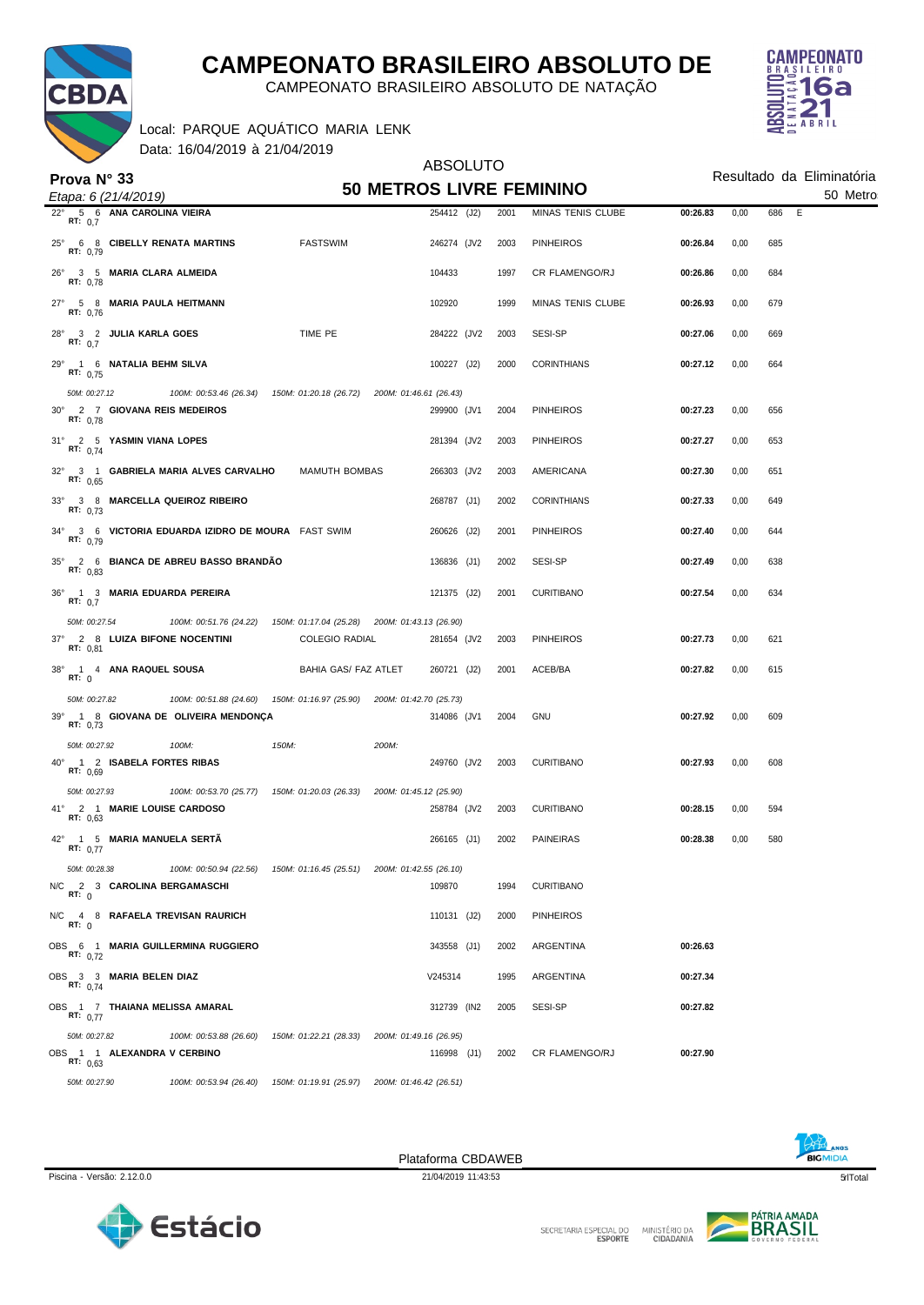

CAMPEONATO BRASILEIRO ABSOLUTO DE NATAÇÃO



Data: 16/04/2019 à 21/04/2019 Local: PARQUE AQUÁTICO MARIA LENK

|                                                                                |                                  | <b>ABSOLUTO</b>                   |                    |                    |                    |                           |                        |  |  |
|--------------------------------------------------------------------------------|----------------------------------|-----------------------------------|--------------------|--------------------|--------------------|---------------------------|------------------------|--|--|
| Prova $N^{\circ}$ 34                                                           | <b>50 METROS LIVRE MASCULINO</b> |                                   |                    |                    |                    | Resultado da Eliminatória |                        |  |  |
| Etapa: 6 (21/4/2019)                                                           |                                  |                                   |                    |                    |                    | 50 Metro                  |                        |  |  |
| CESAR AUGUSTO CIELO FILHO<br><b>RM</b>                                         | ABSOLUTO                         | ECP/SP                            |                    | 00:20.91           | 18/12/2009         |                           | SÃO PAULO              |  |  |
| <b>RM</b><br>GABRYEL VALENTIN TOMAZ DOS SANTOS                                 | ABSOLUTO                         | ECT_SPM                           |                    | 00:39.50           | 27/01/2019         |                           | SÃO PAULO              |  |  |
| <b>RMJ</b><br>MICHAEL ANDREWS                                                  | ABSOLUTO                         | <b>ESTADOS UNIDOS</b><br>00:21.75 |                    |                    | 25/08/2017         |                           | INDIANAPOLIS, ESTADOS  |  |  |
| <b>RS</b><br>CESAR AUGUSTO CIELO FILHO                                         | <b>ABSOLUTO</b>                  | ECP/SP                            |                    | 00:20.91           | 18/12/2009         |                           | SÃO PAULO              |  |  |
| RB<br>CESAR AUGUSTO CIELO FILHO                                                | ABSOLUTO                         | ECP/SP                            |                    | 00:20.91           | 18/12/2009         |                           | SÃO PAULO              |  |  |
| <b>RBC</b><br>MATHEUS PAULO SANTANA                                            | <b>JUNIOR 2</b>                  | <b>UNISANTA</b>                   |                    | 00:22.16           | 10/05/2014         |                           | RIO DE JANEIRO         |  |  |
| <b>RBC</b><br>GUILHERME BAPTISTELLA OCAMPO                                     | <b>JUNIOR 1</b>                  | <b>BRA</b>                        |                    | 00:22.48           | 29/08/2013         | <b>DUBAI</b>              |                        |  |  |
| <b>RBC</b><br>MATHEUS PAULO SANTANA                                            | <b>JUVENIL 2</b>                 | <b>BFR</b>                        |                    | 00:22.79           | 20/12/2012         |                           | RIO DE JANEIRO         |  |  |
| <b>RBC</b><br>LUCAS SANTOS FERREIRA DE SOUZA                                   | JUVENIL 1                        | <b>UNISANTA</b>                   |                    | 00:23.34           | 22/11/2017         |                           | MINAS TÊNIS CLUBE      |  |  |
| <b>RBC</b><br>LUCAS SANTOS FERREIRA DE SOUZA                                   | <b>INFANTIL 2</b>                | <b>UNISANTA</b>                   |                    | 00:24.09           | 10/12/2016         |                           | ARACAJU/SE             |  |  |
| <b>RBC</b><br>LEANDRO V ODORICI                                                | <b>INFANTIL 1</b>                |                                   | MARINA BC/RJ       | 00:24.70           | 10/12/2016         |                           | ARACAJU/SE             |  |  |
| <b>RBC</b><br>SAMUEL LOPES                                                     | PETIZ <sub>2</sub>               |                                   | YACHT CLUBE/CBC/BA | 00:27.11           | 24/11/2018         |                           | C. OLIMPICO DA BAHIA - |  |  |
| <b>RC</b><br>CESAR AUGUSTO CIELO FILHO                                         | ABSOLUTO                         | ECP/SP                            |                    | 00:21.33           | 05/05/2009         |                           | RIO DE JANEIRO         |  |  |
| Col. S R Nome                                                                  | Patrocínio                       |                                   | Reg. C. Nasc.      | Entidade           | Tempo              | Pts.                      | IT                     |  |  |
| 7 4 BRUNO FRATUS<br>$1^{\circ}$                                                |                                  | 062518                            | 1989               | MINAS TENIS CLUBE  | Obtido<br>00:21.68 | 0,00                      | 897                    |  |  |
| RT: $0.69$                                                                     |                                  |                                   |                    |                    |                    |                           |                        |  |  |
| $2^{\circ}$<br>5 4 GABRIEL SILVA SANTOS<br>RT: $0.63$                          | AERONÁUTICA                      | 104189                            | 1996               | <b>PINHEIROS</b>   | 00:22.14           | 0,00                      | 842                    |  |  |
| 7 5 MARCELO CHIERIGHINI<br>$3^\circ$<br>RT: $0.71$                             | <b>STARRETT</b>                  | 117241                            | 1991               | <b>PINHEIROS</b>   | 00:22.18           | 0,00                      | 837                    |  |  |
| 5 3 ANDRÉ LUIZ SOUZA<br>$4^{\circ}$<br>RT: $0.65$                              | <b>EXERCITO BRASILEIRO</b>       | 294181 (J2)                       | 2000               | <b>UNISANTA</b>    | 00:22.35           | 0,00                      | 818                    |  |  |
| 6 4 PEDRO HENRIQUE SILVA SPAJARI<br>$5^{\circ}$<br>RT: $0,71$                  | <b>AERONAUTICA</b>               | 114664                            | 1997               | <b>PINHEIROS</b>   | 00:22.37           | 0,00                      | 816                    |  |  |
| 7 1 LUIZ GUSTAVO FRANCO BORGES<br>$6^{\circ}$<br>RT: $0,67$                    |                                  | 126338                            | 1999               | <b>PINHEIROS</b>   | 00:22.43           | 0,00                      | 810                    |  |  |
| 4 3 FELIPE RIBEIRO SOUZA<br>$7^{\circ}$<br>RT: $0,63$                          | AERONAUTICA/REGIONAL             | 119050                            | 1998               | <b>PINHEIROS</b>   | 00:22.48           | 0,00                      | 804                    |  |  |
| 6 3 MATHEUS PAULO SANTANA<br>$8^{\circ}$<br>RT: $0,75$                         |                                  | 091456                            | 1996               | <b>PINHEIROS</b>   | 00:22.66           | 0,00                      | 785 E                  |  |  |
| 7 7 VICTOR GUIMARÃES ALCARÁ<br>$8^{\circ}$<br>RT: 0,72                         |                                  | 249871 (J2)                       | 2000               | <b>CORINTHIANS</b> | 00:22.66           | 0,00                      | 785<br>E               |  |  |
| 6 7 FELIPE MESSIAS<br>$10^{\circ}$<br>RT: 0,68                                 |                                  | 068405                            | 1989               | <b>CIBES</b>       | 00:22.79           | 0,00                      | 772                    |  |  |
| 11° 5 2 ANDRE PEREIRA<br>RT: 0,64                                              |                                  | 067205                            | 1993               | <b>PINHEIROS</b>   | 00:22.88           | 0,00                      | 763<br>- E             |  |  |
| 11° 6 5 ITALO MANZINE<br>RT: 0.67                                              | FORÇA AÉREA                      | 100850                            | 1992               | <b>UNISANTA</b>    | 00:22.88           | 0,00                      | 763<br>E               |  |  |
| 13° 5 5 RODOLFO MARKA FRAGA MOREIRA<br>RT: 0,66                                |                                  | 126035                            | 1999               | <b>PINHEIROS</b>   | 00:22.95           | 0,00                      | 756                    |  |  |
| 7 2 JOAO BEVILAQUA DE LUCCA<br>$14^{\circ}$<br>RT: $0.67$                      |                                  | 062321                            | 1990               | MINAS TENIS CLUBE  | 00:22.98           | 0,00                      | 753<br>E               |  |  |
| 14° 6 2 NICHOLAS A D DOS SANTOS<br>RT: $0.63$                                  | <b>CORREIOS</b>                  | 019438                            | 1980               | <b>UNISANTA</b>    | 00:22.98           | 0,00                      | 753 E                  |  |  |
| 16° 7 6 LEONARDO SCHILLING<br>RT: 0.7                                          |                                  | 087047                            | 1993               | NADAR ITAJAI       | 00:22.99           | 0,00                      | 752                    |  |  |
| 17° 5 8 MARCO ANTONIO FERREIRA JUNIOR<br>RT: $0.66$                            | <b>EXERCITO BRASILEIRO</b>       | 283284                            | 1998               | MINAS TENIS CLUBE  | 00:23.06           | 0,00                      | 745                    |  |  |
| 18° 4 4 PEDRO CATALDI GUEIROS<br>RT: $0$                                       |                                  | 253648 (J2)                       | 2001               | <b>PINHEIROS</b>   | 00:23.19           | 0,00                      | 733                    |  |  |
| 19° 6 1 LUCAS PEIXOTO<br>RT: $0.65$                                            |                                  | 110291 (J2)                       | 2000               | <b>GNU</b>         | 00:23.21           | 0,00                      | 731                    |  |  |
| 20° 4 5 BRENO M CORREIA<br>RT: $0.63$                                          |                                  | 273382                            | 1999               | <b>PINHEIROS</b>   | 00:23.24           | 0,00                      | 728                    |  |  |
| 21° 7 8 LUCAS SANTOS FERREIRA DE SOUZA PRATICAGEM DE SANTOS<br><b>RT:</b> 0,72 |                                  | 266073 (J1)                       | 2002               | <b>UNISANTA</b>    | 00:23.28           | 0,00                      | 724                    |  |  |
| 22° 5 1 VINÍCIUS YUDJI MISINA<br>RT: 0.61                                      |                                  | 281462                            | 1999               | SESI-SP            | 00:23.34           | 0,00                      | 719 E                  |  |  |

Estácio

Piscina - Versão: 2.12.0.0 **21/04/2019 11:43:53 21/04/2019 11:43:53 21/04/2019 11:43:53 21/04/2019 11:43:53** Plataforma CBDAWEB



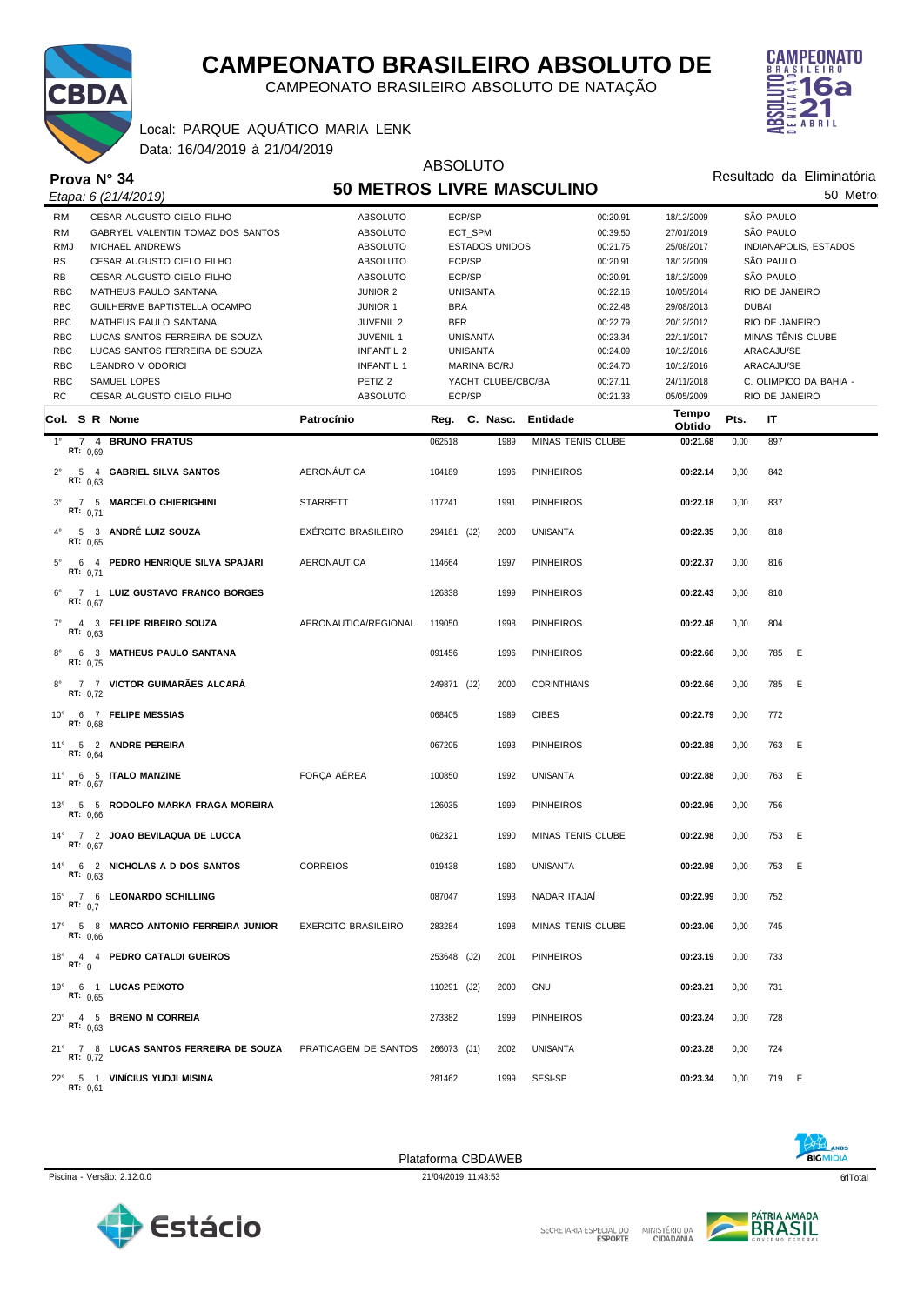

CAMPEONATO BRASILEIRO ABSOLUTO DE NATAÇÃO

Data: 16/04/2019 à 21/04/2019 Local: PARQUE AQUÁTICO MARIA LENK



|                                                           |                                  | Resultado da Eliminatória |      |                      |          |      |            |  |  |
|-----------------------------------------------------------|----------------------------------|---------------------------|------|----------------------|----------|------|------------|--|--|
| Prova $N^{\circ}$ 34<br>Etapa: 6 (21/4/2019)              | <b>50 METROS LIVRE MASCULINO</b> |                           |      |                      | 50 Metro |      |            |  |  |
| 4 8 THOMAZ X B MARTINS<br>$22^{\circ}$<br><b>RT:</b> 0,72 |                                  | 080083                    | 1994 | CR FLAMENGO/RJ       | 00:23.34 | 0,00 | 719 E      |  |  |
| 24° 2 5 KAIQUE KAUAN DE MORAIS ALVES<br><b>RT: 0.69</b>   |                                  | 126608 (J2)               | 2000 | <b>PINHEIROS</b>     | 00:23.41 | 0,00 | 712        |  |  |
| 25° 4 7 VICTOR MELO BAGANHA<br><b>RT:</b> 0,71            |                                  | 268819 (J1)               | 2002 | MINAS TENIS CLUBE    | 00:23.42 | 0,00 | 711        |  |  |
| 4 1 JOÃO PAULO SILVA<br>$26^{\circ}$<br>RT: 0.62          |                                  | 285569 (J2)               | 2001 | <b>CORINTHIANS</b>   | 00:23.52 | 0,00 | 702        |  |  |
| 27° 3 5 TIAGO SENNA CINTRA<br>RT: $0,64$                  |                                  | 313174 (J2)               | 2001 | <b>INTERNACIONAL</b> | 00:23.55 | 0,00 | - E<br>699 |  |  |
| 27° 1 6 PHELIPE ANDREWS RODRIGUES<br>RT: 0.69             | <b>BOLSA ATLETA - TIME</b>       | 331671                    | 1990 | SERC SÃO CAETANO     | 00:23.55 | 0,00 | E<br>699   |  |  |
| 29° 2 7 LEANDRO V ODORICI<br>RT: 0,71                     |                                  | 257416 (JV2               | 2003 | <b>MARINA BC/RJ</b>  | 00:23.57 | 0,00 | 698        |  |  |
| 30° 6 8 ENZO ESTEVES<br>RT: $0.66$                        | FERIMPORT/CAPEMISA               | 093387                    | 1999 | ACEB/BA              | 00:23.58 | 0,00 | 697        |  |  |
| 31° 3 3 GABRIEL ALMEIDA OLIVEIRA<br>RT: $0.65$            |                                  | 265571 (J1)               | 2002 | <b>CORINTHIANS</b>   | 00:23.62 | 0,00 | 693        |  |  |
| 32° 3 2 ARTHUR OLINTO DE MENEZES SANTOS<br>RT: 0.7        |                                  | 277056 (J2)               | 2000 | ASBAC/AQUANAII       | 00:23.64 | 0,00 | 692        |  |  |
| 33° 3 6 BERNARDO BONDRA DE ALMEIDA<br>RT: $0.66$          |                                  | 266028 (J2)               | 2001 | <b>PINHEIROS</b>     | 00:23.66 | 0,00 | 690        |  |  |
| 34° 3 7 ANTONIO SABEDOTTI<br><b>RT:</b> 0,72              | POSITIVO MASTER                  | 134704 (J1)               | 2002 | <b>CURITIBANO</b>    | 00:23.67 | 0,00 | 689        |  |  |
| 35° 3 1 CAUÃ VINICIUS OLIVEIRA<br>RT: 0,6                 |                                  | 093252                    | 1998 | RHANC/COSTA VERDE/BA | 00:23.74 | 0,00 | 683        |  |  |
| 36° 2 4 DANIEL JESUS<br>RT: 0                             |                                  | 150284                    | 1998 | UNI-EVANGÉLICA       | 00:23.76 | 0,00 | 681        |  |  |
| 37° 2 1 RAPHAEL LIMA DE PAIVA<br>RT: 0,62                 |                                  | 251101 (J2)               | 2001 | <b>CORINTHIANS</b>   | 00:23.77 | 0,00 | 680        |  |  |
| 38° 3 4 BRUNO MIRANDA GUERRA<br>RT: 0                     | <b>GRIMALDI IND DE EQUI</b>      | 276994 (J2)               | 2001 | <b>PINHEIROS</b>     | 00:23.81 | 0,00 | 677        |  |  |
| 39° 4 6 THOMAS PEDROSO<br>RT: 0,69                        |                                  | 151485 (J2)               | 2000 | <b>CURITIBANO</b>    | 00:23.88 | 0,00 | 671        |  |  |
| 40° 2 6 BERNARDO BRANDAO<br>RT: $0,72$                    |                                  | 135268 (J1)               | 2002 | MINAS TENIS CLUBE    | 00:23.99 | 0,00 | 662        |  |  |
| 41° 2 3 MARCELO A BAPTISTA<br>RT: $0,69$                  | <b>ACADEMIA KONNEN</b>           | 108356                    | 1989 | CR VASCO DA GAMA/RJ  | 00:24.11 | 0,00 | 652        |  |  |
| 42° 2 2 ARTHUR MICAEL SOUZA<br>RT: $0.63$                 |                                  | 252884 (J1)               | 2002 | MINAS TENIS CLUBE    | 00:24.14 | 0,00 | 649        |  |  |
| 43° 3 8 DANIEL ANTONIO A.A. RIBEIRO<br>RT: $0,77$         |                                  | 275239 (J1)               | 2002 | SESI-SP              | 00:24.27 | 0,00 | 639        |  |  |
| 44° 2 8 GABRIEL BANDEIRA<br>RT: $0,74$                    |                                  | 266294                    | 1999 | MINAS TENIS CLUBE    | 00:24.77 | 0,00 | 601        |  |  |
| N/C 5 6 ANDRII GOVOROV<br>RT: 0                           |                                  | V355966                   | 1992 | <b>UCRANIA</b>       |          |      |            |  |  |
| OBS 7 3 GUIDO BUSCAGLIA<br>RT: $0.71$                     |                                  | 313592                    | 1996 | ARGENTINA            | 00:22.74 |      |            |  |  |
| OBS 6 6 ROBERT STRELKOV<br>RT: 0,74                       |                                  | <b>ARG727</b>             | 1993 | ARGENTINA            | 00:22.80 |      |            |  |  |
| OBS 5 7 FEDERICO GRABICH<br>RT: 0.68                      |                                  | 313591                    | 1990 | ARGENTINA            | 00:22.95 |      |            |  |  |
| OBS 4 2 LAUTARO RODRIGUEZ<br>RT: 0.68                     |                                  | V260294                   | 1996 | ARGENTINA            | 00:23.33 |      |            |  |  |
| OBS 1 3 MATHEUS ZACHARIAS SANTOS<br>RT: 0.59              |                                  | 282811 (J2)               | 2001 | <b>CORINTHIANS</b>   | 00:24.32 |      |            |  |  |
| OBS 1 5 CARLOS FARRENBERG<br>RT: 0.75                     |                                  | 314195                    | 1980 | CPB                  | 00:24.84 |      |            |  |  |
| OBS 1 4 ANDRE BRASIL ESTEVES<br>RT: 0                     |                                  | 314219                    | 1985 | CPB                  | 00:25.15 |      |            |  |  |



Piscina - Versão: 2.12.0.0 21/04/2019 11:43:54 qrlTotal 7 Plataforma CBDAWEB



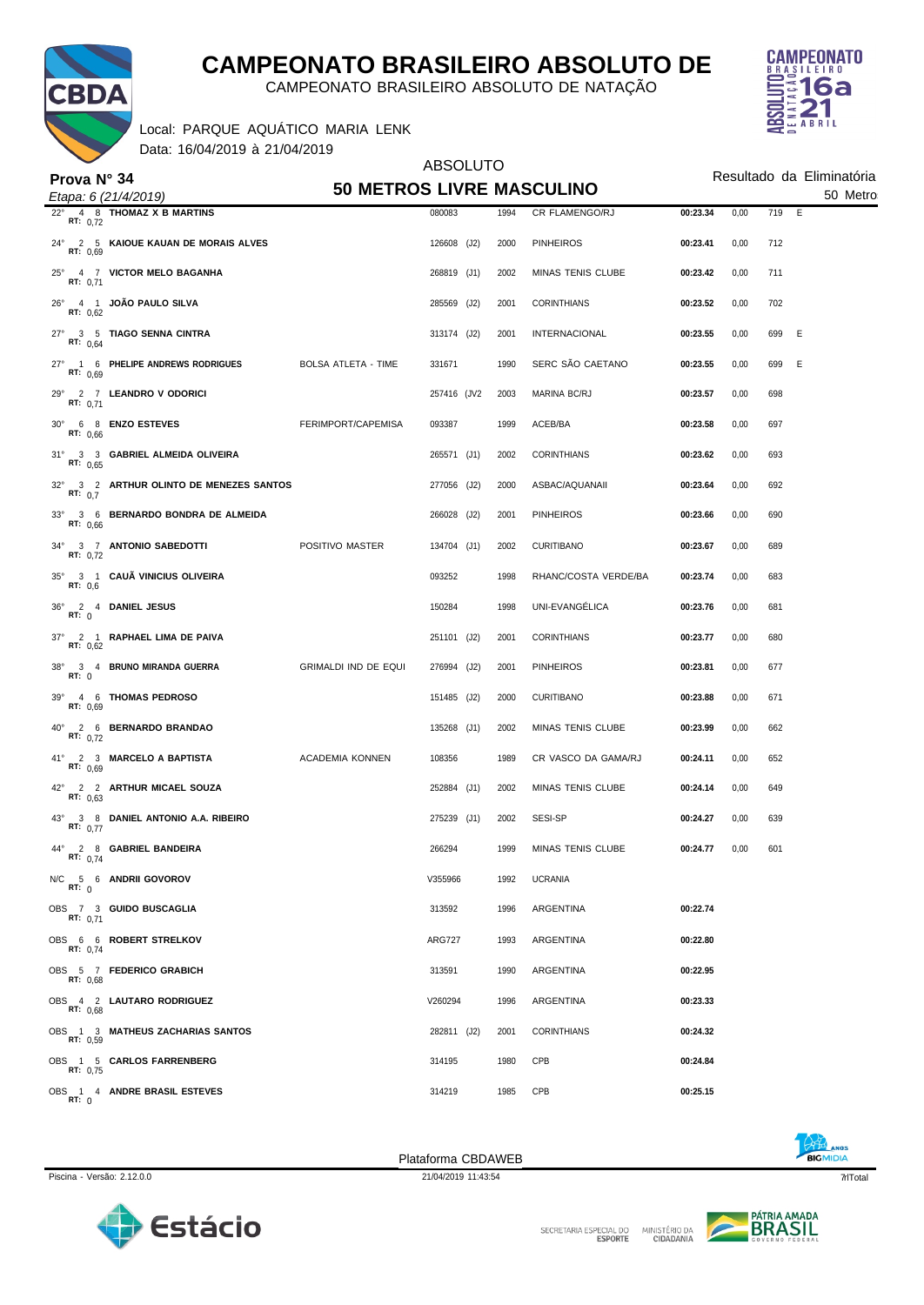

CAMPEONATO BRASILEIRO ABSOLUTO DE NATAÇÃO

ABSOLUTO

#### Data: 16/04/2019 à 21/04/2019 Local: PARQUE AQUÁTICO MARIA LENK



| Prova N° 35                                                        | <b>ADJULUTU</b><br>Resultado da Eliminatória<br><b>200 METROS COSTAS FEMININO</b>                                   |                         |          |                          |                 |                            |                           |  |
|--------------------------------------------------------------------|---------------------------------------------------------------------------------------------------------------------|-------------------------|----------|--------------------------|-----------------|----------------------------|---------------------------|--|
| Etapa: 6 (21/4/2019)                                               |                                                                                                                     |                         |          |                          |                 |                            | 50 Metro                  |  |
| <b>RM</b><br><b>MELISSA FRANKLIN</b>                               | <b>ABSOLUTO</b>                                                                                                     | <b>ESTADOS UNIDOS</b>   |          | 02:04.06                 | 29/07/2012      |                            | <b>LONDRES</b>            |  |
| <b>RMJ</b><br><b>KAYLEE MCKEOWN</b>                                | <b>ABSOLUTO</b>                                                                                                     | AUS                     |          | 02:06.76                 | 29/07/2017      |                            | <b>BUDAPESTE, HUNGRIA</b> |  |
| <b>RS</b><br>JOANNA MARANHAO                                       | <b>ABSOLUTO</b>                                                                                                     | <b>BRA</b>              |          | 02:12.05                 | 15/07/2015      |                            | <b>TORONTO</b>            |  |
| <b>RB</b><br>JOANNA MARANHAO                                       | <b>ABSOLUTO</b>                                                                                                     | <b>BRA</b>              |          | 02:12.05                 | 15/07/2015      |                            | <b>TORONTO</b>            |  |
| <b>RBC</b><br>NATALIA DE LUCCAS<br><b>RBC</b><br>NATALIA DE LUCCAS | <b>JUNIOR 1</b><br>CORINTHIANS/ABDEM<br>02:12.09<br>05/12/2013<br><b>JUNIOR 2</b><br><b>CORINTHIANS</b><br>02:12.44 |                         |          |                          | 16/12/2015      | PQ. AQUATICO DO<br>PALHOÇA |                           |  |
| <b>RBC</b><br>ALEXIA TAVARES ASSUNCAO                              | <b>JUVENIL 2</b>                                                                                                    | <b>FLUMINENSE FC/RJ</b> |          | 02:14.62                 | 18/04/2018      |                            | PARQUE AQUÁTICO MARIA     |  |
| <b>RBC</b><br>ALEXIA TAVARES ASSUNCAO                              | <b>JUVENIL 1</b>                                                                                                    | <b>FLUMINENSE FC/RJ</b> |          | 02:16.49                 | 06/12/2017      | <b>UNIFA</b>               |                           |  |
| <b>RBC</b><br>FERNANDA GOMES CELIDÔNIO                             | <b>INFANTIL 2</b>                                                                                                   | ASBAC/AQUANAII          |          | 02:19.15                 | 06/12/2017      | <b>UNIFA</b>               |                           |  |
| <b>RBC</b><br>FERNANDA GOMES CELIDÓNIO                             | <b>INFANTIL 1</b>                                                                                                   | ASBAC/AQUANAII          |          | 02:21.73                 | 07/12/2016      |                            | ARACAJU/SE                |  |
| <b>RC</b><br><b>KIRSTY COVENTRY</b>                                | <b>ABSOLUTO</b>                                                                                                     | <b>FIAT/MINAS/MG</b>    |          | 02:08.41                 | 03/05/2011      |                            | Rio de Janeiro            |  |
| Col. S R Nome                                                      | Patrocínio                                                                                                          | Reg.                    | C. Nasc. | Entidade                 | Tempo<br>Obtido | Pts.                       | IT                        |  |
| $1^{\circ}$<br>3 3 ILARIA CUSINATO<br>RT: $0,71$                   |                                                                                                                     | 356512                  | 1999     | MINAS TENIS CLUBE        | 02:14.84        | 0,00                       | 778                       |  |
| 50M: 00:31.89<br>100M: 01:05.87 (33.98)                            | 150M: 01:40.71 (34.84)                                                                                              | 200M: 02:14.84 (34.13)  |          |                          |                 |                            |                           |  |
| $2^{\circ}$<br>3 4 FERNANDA GOEIJ<br>RT: $0.62$                    |                                                                                                                     | 151472 (J2)             | 2000     | <b>CURITIBANO</b>        | 02:15.16        | 0,00                       | 773                       |  |
| 50M: 00:31.62<br>100M: 01:05.78 (34.16)                            | 150M: 01:40.66 (34.88) 200M: 02:15.16 (34.50)                                                                       |                         |          |                          |                 |                            |                           |  |
| $3^\circ$<br>2 5 MARIA LUIZA PESSANHA<br>RT: $0.68$                | EXÉRCITO BRASILEIRO                                                                                                 | 116691 (J2)             | 2000     | <b>PINHEIROS</b>         | 02:15.37        | 0,00                       | 769                       |  |
| 50M: 00:31.31<br>100M: 01:05.27 (33.96)                            | 150M: 01:40.38 (35.11) 200M: 02:15.37 (34.99)                                                                       |                         |          |                          |                 |                            |                           |  |
| $4^{\circ}$<br>4 4 ANDREA ELIANA BERRINO<br>RT: $0.68$             |                                                                                                                     | 288189                  | 1994     | <b>UNISANTA</b>          | 02:15.83        | 0,00                       | 761                       |  |
| 50M: 00:32.51<br>100M: 01:07.20 (34.69)                            | 150M: 01:41.37 (34.17) 200M: 02:15.83 (34.46)                                                                       |                         |          |                          |                 |                            |                           |  |
| $5^{\circ}$<br>2 6 NATALIA DE LUCCAS<br>RT: $0.58$                 | <b>EXERCITO BRASILEIRO</b>                                                                                          | 114738                  | 1996     | <b>PAINEIRAS</b>         | 02:16.60        | 0,00                       | 749                       |  |
| 50M: 00:31.02<br>100M: 01:04.76 (33.74)                            | 150M: 01:40.34 (35.58) 200M: 02:16.60 (36.26)                                                                       |                         |          |                          |                 |                            |                           |  |
| $6^{\circ}$<br>2 4 ALEXIA TAVARES ASSUNCAO<br>RT: 0,62             | AQUARIUM/CABO FRIO                                                                                                  | 138764 (J1)             | 2002     | <b>PINHEIROS</b>         | 02:16.64        | 0,00                       | 748                       |  |
| 50M: 00:31.39<br>100M: 01:05.82 (34.43)                            | 150M: 01:41.17 (35.35)                                                                                              | 200M: 02:16.64 (35.47)  |          |                          |                 |                            |                           |  |
| $7^{\circ}$<br>3 5 BEATRIZ LIMA E SILVA<br>RT: 0.67                |                                                                                                                     | 126127                  | 1999     | SESI-SP                  | 02:16.97        | 0,00                       | 743                       |  |
| 50M: 00:32.17<br>100M: 01:06.59 (34.42)                            | 150M: 01:41.57 (34.98)                                                                                              | 200M: 02:16.97 (35.40)  |          |                          |                 |                            |                           |  |
| 2 3 FLORÊNCIA PEROTTI<br>$8^\circ$<br>RT: 0,7                      |                                                                                                                     | 265469                  | 1993     | <b>PINHEIROS</b>         | 02:17.33        | 0,00                       | 737                       |  |
| 50M: 00:31.91<br>100M: 01:07.20 (35.29)                            | 150M: 01:42.37 (35.17)                                                                                              | 200M: 02:17.33 (34.96)  |          |                          |                 |                            |                           |  |
| 1 3 BARBORA ZÁVADOVÁ<br>RT: 0,64                                   |                                                                                                                     | 313873                  | 1993     | CR FLAMENGO/RJ           | 02:18.03        | 0,00                       | 726                       |  |
| 50M: 00:31.70<br>100M: 01:07.02 (35.32)                            | 150M: 01:42.41 (35.39)                                                                                              | 200M: 02:18.03 (35.62)  |          |                          |                 |                            |                           |  |
| $10^{\circ}$<br>4 5 MARINA DE OLIVEIRA NASCIMENTO<br>RT: 0,66      |                                                                                                                     | 099334                  | 1995     | <b>UNISANTA</b>          | 02:19.12        | 0,00                       | 709                       |  |
| 50M: 00:32.31                                                      | 100M: 01:07.21 (34.90) 150M: 01:42.75 (35.54) 200M: 02:19.12 (36.37)                                                |                         |          |                          |                 |                            |                           |  |
| 11° 3 6 GABRIELA ALBUQUERQUE MELLO<br>RT: 0,69                     |                                                                                                                     | 104155                  | 1996     | <b>CORINTHIANS</b>       | 02:19.41        | 0,00                       | 704                       |  |
| 50M: 00:32.81<br>100M: 01:08.03 (35.22)                            | 150M: 01:43.83 (35.80)                                                                                              | 200M: 02:19.41 (35.58)  |          |                          |                 |                            |                           |  |
| 12° 1 6 CAMILA LINS MELLO<br><b>RT: 0,81</b>                       |                                                                                                                     | 103533 (J2)             | 2000     | <b>MINAS TENIS CLUBE</b> | 02:22.20        | 0,00                       | 664                       |  |
| 50M: 00:33.69<br>100M: 01:09.84 (36.15)                            | 150M: 01:46.34 (36.50)                                                                                              | 200M: 02:22.20 (35.86)  |          |                          |                 |                            |                           |  |
| 13° 1 5 JULIA F M DE MIRANDA<br>RT: 0,64                           |                                                                                                                     | 101688                  | 1997     | CR FLAMENGO/RJ           | 02:22.59        | 0,00                       | 658                       |  |
| 50M: 00:33.52<br>100M: 01:09.87 (36.35)                            | 150M: 01:46.33 (36.46) 200M: 02:22.59 (36.26)                                                                       |                         |          |                          |                 |                            |                           |  |
| 14° 4 6 FERNANDA GOMES CELIDÔNIO<br>RT: $0,58$                     | <b>BOLSA ATLETA/DF</b>                                                                                              | 261638 (JV2             | 2003     | ASBAC/AQUANAII           | 02:24.26        | 0,00                       | 636                       |  |
| 50M: 00:32.47<br>100M: 01:08.71 (36.24)                            | 150M: 01:46.43 (37.72) 200M: 02:24.26 (37.83)                                                                       |                         |          |                          |                 |                            |                           |  |
| 15° 2 2 DANIELA VICENTINI MAKARIEWICZ<br>RT: 0,65                  |                                                                                                                     | 283464 (J1)             | 2002     | <b>GNU</b>               | 02:24.50        | 0,00                       | 632                       |  |
| 50M: 00:33.54                                                      | 100M: 01:10.05 (36.51)  150M: 01:47.30 (37.25)  200M: 02:24.50 (37.20)                                              |                         |          |                          |                 |                            |                           |  |



SECRETARIA ESPECIAL DO

MINISTÉRIO DA<br>CIDADANIA

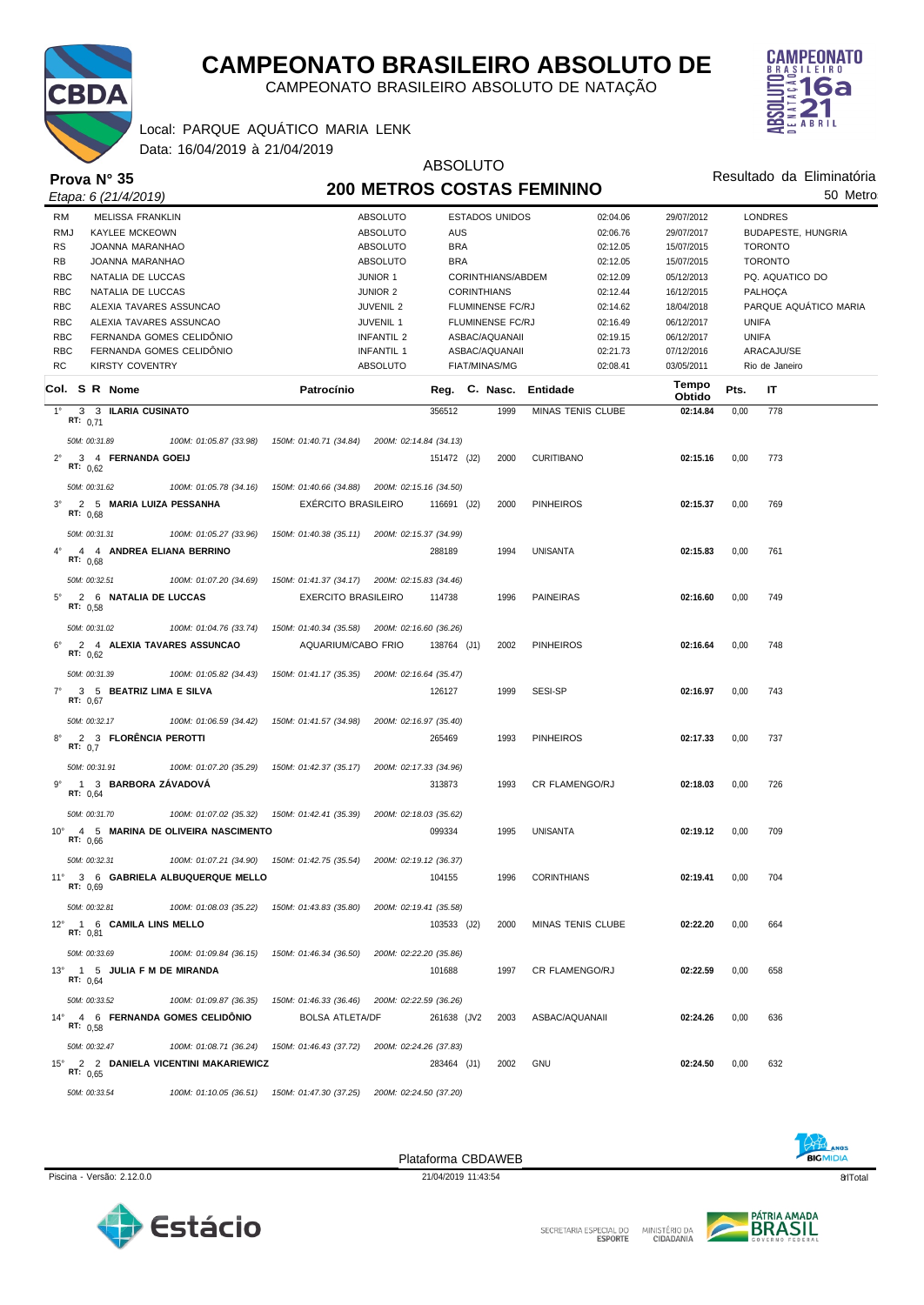

CAMPEONATO BRASILEIRO ABSOLUTO DE NATAÇÃO

ABSOLUTO



Local: PARQUE AQUÁTICO MARIA LENK

Data: 16/04/2019 à 21/04/2019

|                                                          |                                                |                                               | <b>ABSOLUTO</b>        |             |      |                                   |          | Resultado da Eliminatória |     |  |  |
|----------------------------------------------------------|------------------------------------------------|-----------------------------------------------|------------------------|-------------|------|-----------------------------------|----------|---------------------------|-----|--|--|
| Prova N° 35<br>Etapa: 6 (21/4/2019)                      |                                                |                                               |                        |             |      | <b>200 METROS COSTAS FEMININO</b> | 50 Metro |                           |     |  |  |
| 2 1 NATÁLIA AMANO<br>$16^{\circ}$                        |                                                |                                               |                        | 126638 (J2) | 2000 | <b>CURITIBANO</b>                 | 02:25.83 | 0,00                      | 615 |  |  |
| RT: 0,65                                                 |                                                |                                               |                        |             |      |                                   |          |                           |     |  |  |
| 50M: 00:33.57                                            | 100M: 01:10.07 (36.50)                         | 150M: 01:48.12 (38.50)                        | 200M: 02:25.83 (37.71) |             |      |                                   |          |                           |     |  |  |
| 17° 4 1 NICHELLY BRANDAO LYSY<br>RT: 0,59                |                                                |                                               |                        | 260625 (JV2 | 2003 | <b>MINAS TENIS CLUBE</b>          | 02:26.14 | 0,00                      | 611 |  |  |
| 50M: 00:34.10                                            | 100M: 01:11.05 (36.95)                         | 150M: 01:48.59 (37.54)                        | 200M: 02:26.14 (37.55) |             |      |                                   |          |                           |     |  |  |
| 18°<br>3 1 LUISA MENDONÇA<br><b>RT: 11</b>               |                                                |                                               |                        | 124314 (J1) | 2002 | <b>GNU</b>                        | 02:27.29 | 0,00                      | 597 |  |  |
| 50M: 00:34.86                                            | 100M: 01:12.21 (37.35)                         | 150M: 01:49.80 (37.59)                        | 200M: 02:27.29 (37.49) |             |      |                                   |          |                           |     |  |  |
| $19^{\circ}$<br>RT: 0,7                                  | 3 8 GABRIELA MARIA ALVES CARVALHO              | MAMUTH BOMBAS                                 |                        | 266303 (JV2 | 2003 | AMERICANA                         | 02:27.43 | 0,00                      | 595 |  |  |
| 50M: 00:34.25                                            | 100M: 01:11.10 (36.85)                         | 150M: 01:49.67 (38.57)                        | 200M: 02:27.43 (37.76) |             |      |                                   |          |                           |     |  |  |
| $20^{\circ}$<br>3 7 BIANCA CARRAI LOUREIRO<br>RT: 0,65   |                                                |                                               |                        | 266053 (J1) | 2002 | UNISANTA                          | 02:28.25 | 0,00                      | 586 |  |  |
| 50M: 00:34.80                                            | 100M: 01:12.11 (37.31)                         | 150M: 01:50.45 (38.34)                        | 200M: 02:28.25 (37.80) |             |      |                                   |          |                           |     |  |  |
| $21^{\circ}$<br>4 8 YASMIN VIANA LOPES<br>RT: 0,79       |                                                |                                               |                        | 281394 (JV2 | 2003 | <b>PINHEIROS</b>                  | 02:28.82 | 0,00                      | 579 |  |  |
| 50M: 00:36.29                                            | 100M: 01:13.78 (37.49)                         | 150M: 01:51.85 (38.70)                        | 200M: 02:28.82 (36.97) |             |      |                                   |          |                           |     |  |  |
| $22^{\circ}$<br>4 2 MARIA MANUELA SERTA<br>RT: $0.62$    |                                                |                                               |                        | 266165 (J1) | 2002 | <b>PAINEIRAS</b>                  | 02:29.92 | 0,00                      | 566 |  |  |
| 50M: 00:35.19                                            | 100M: 01:13.06 (37.87)                         | 150M: 01:51.76 (38.70)                        | 200M: 02:29.92 (38.16) |             |      |                                   |          |                           |     |  |  |
| $23^\circ$<br>RT: $0.7$                                  | 2 7 VICTORIA EDUARDA IZIDRO DE MOURA FAST SWIM |                                               |                        | 260626 (J2) | 2001 | <b>PINHEIROS</b>                  | 02:30.11 | 0,00                      | 564 |  |  |
| 50M: 00:32.84                                            | 100M: 01:10.24 (37.40)                         | 150M: 01:50.61 (40.37)                        | 200M: 02:30.11 (39.50) |             |      |                                   |          |                           |     |  |  |
| $24^{\circ}$<br>3 2 MARIA EDUARDA SEIFER<br>RT: 0.67     |                                                |                                               |                        | 102919      | 1999 | MINAS TENIS CLUBE                 | 02:30.83 | 0,00                      | 556 |  |  |
| 50M: 00:34.10                                            | 100M: 01:11.64 (37.54)                         | 150M: 01:50.89 (39.25)                        | 200M: 02:30.83 (39.94) |             |      |                                   |          |                           |     |  |  |
| 1 2 BRUNA DE PADUA<br>$25^{\circ}$<br>RT: 9.9            |                                                |                                               |                        | 310612 (JV1 | 2004 | <b>CURITIBANO</b>                 | 02:31.57 | 0,00                      | 548 |  |  |
| 50M: 00:34.58                                            | 100M: 01:12.79 (38.21)                         | 150M: 01:51.79 (39.00)                        | 200M: 02:31.57 (39.78) |             |      |                                   |          |                           |     |  |  |
| $26^{\circ}$<br>RT: 0,87                                 | 1 4 THALITA PASCHOALETTO DAROZ                 |                                               |                        | 119177      | 1997 | <b>INDAIATUBANA</b>               | 02:35.95 | 0,00                      | 503 |  |  |
| 50M: 00:36.22                                            | 100M: 01:15.04 (38.82)                         | 150M: 01:55.25 (40.21)                        | 200M: 02:35.95 (40.70) |             |      |                                   |          |                           |     |  |  |
| $27^{\circ}$<br>2 8 LUIZA BIFONE NOCENTINI<br>RT: $0,72$ |                                                | <b>COLEGIO RADIAL</b>                         |                        | 281654 (JV2 | 2003 | <b>PINHEIROS</b>                  | 02:40.23 | 0,00                      | 464 |  |  |
| 50M: 00:35.58                                            | 100M: 01:15.23 (39.65)                         | 150M: 01:57.29 (42.60)                        | 200M: 02:40.23 (42.94) |             |      |                                   |          |                           |     |  |  |
| N/C<br>4 3 MARIA EDUARDA SUMIDA<br>RT: 0                 |                                                |                                               |                        | 126111 (J2) | 2001 | <b>CORINTHIANS</b>                |          |                           |     |  |  |
| 50M:                                                     | 100M:                                          | 150M:                                         | 200M:                  |             |      |                                   |          |                           |     |  |  |
| N/C<br>RT: 0                                             | 4 7 VIVIANE EICHELBERGER JUNGBLUT              |                                               |                        | 093776      | 1996 | <b>GNU</b>                        |          |                           |     |  |  |
| 50M:                                                     | 100M:                                          | 150M:                                         | 200M:                  |             |      |                                   |          |                           |     |  |  |
| OBS 1 7 AUGUSTA TREVISAN GUEDES<br>RT: 0,64              |                                                |                                               |                        | 249713 (JV2 | 2003 | CURITIBANO                        | 02:29.98 |                           |     |  |  |
| 50M: 00:33.98                                            | 100M: 01:11.74 (37.76)                         | 150M: 01:50.94 (39.20) 200M: 02:29.98 (39.40) |                        |             |      |                                   |          |                           |     |  |  |
| OBS 1 1 REBECA CAVALCANTI BARRETO<br>RT: 0,64            |                                                | AQUARIUM/CABO FRIO                            |                        | 313968 (JV2 | 2003 | FLUMINENSE FC/RJ                  | 02:33.89 |                           |     |  |  |
| 50M: 00:35.27                                            | 100M: 01:14.56 (39.29)                         | 150M: 01:55.33 (40.77)                        | 200M: 02:33.89 (38.56) |             |      |                                   |          |                           |     |  |  |
| OBS 1 8 GABRIELLA C VILLELA<br>RT: 0,84                  |                                                |                                               |                        | 251301 (J1) | 2002 | FLUMINENSE FC/RJ                  | 02:36.41 |                           |     |  |  |
| 50M: 00:36.00                                            | 100M: 01:15.13 (39.13)                         | 150M: 01:55.77 (40.64)                        | 200M: 02:36.41 (40.64) |             |      |                                   |          |                           |     |  |  |



Piscina - Versão: 2.12.0.0 21/04/2019 11:43:55 **quando estabelecidade de 21/04/2019 11:43:55** contra estabelecidade de 21/04/2019 11:43:55 **quando estabelecidade de 21/04/2019 11:43:55** contra estabelecidade de 21/04/2019 Plataforma CBDAWEB



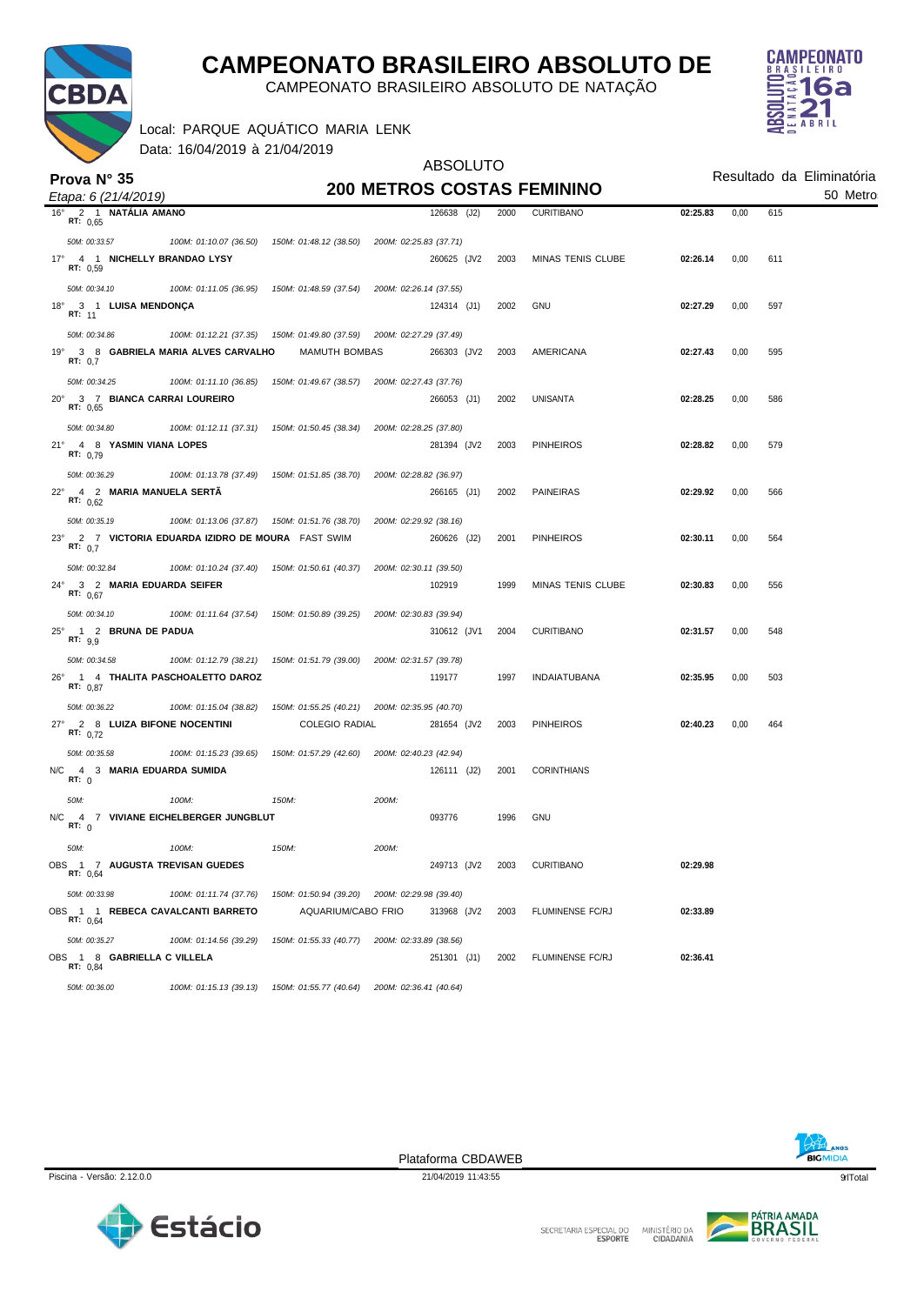

CAMPEONATO BRASILEIRO ABSOLUTO DE NATAÇÃO

### Local: PARQUE AQUÁTICO MARIA LENK



Data: 16/04/2019 à 21/04/2019

| $D$ and $D$ is in Eq. i.e. in the integration of $D$ |            |                            |                                                                      |                                               |                                    |             | <b>ABSOLUTO</b>   |                          |          |                 |                           |                            |  |
|------------------------------------------------------|------------|----------------------------|----------------------------------------------------------------------|-----------------------------------------------|------------------------------------|-------------|-------------------|--------------------------|----------|-----------------|---------------------------|----------------------------|--|
|                                                      |            | Prova $N^{\circ}$ 36       |                                                                      |                                               | <b>200 METROS COSTAS MASCULINO</b> |             |                   |                          |          |                 | Resultado da Eliminatória |                            |  |
|                                                      |            | Etapa: 6 (21/4/2019)       |                                                                      |                                               |                                    |             |                   |                          |          |                 |                           | 50 Metro                   |  |
| <b>RM</b>                                            |            | <b>AARON PEIRSOL</b>       |                                                                      |                                               | <b>ABSOLUTO</b>                    | <b>USA</b>  |                   |                          | 01:51.92 | 31/07/2009      |                           | <b>ROMA</b>                |  |
| <b>RMJ</b>                                           |            | <b>KLIMENT KOLESNIKOV</b>  |                                                                      |                                               | <b>ABSOLUTO</b>                    | <b>RUS</b>  |                   |                          | 01:55.14 | 28/07/2017      |                           | <b>BUDAPESTE / HUNGRIA</b> |  |
| <b>RS</b>                                            |            | OMAR PINZÓN                |                                                                      |                                               | ABSOLUTO                           | COL         |                   |                          | 01:56.40 | 30/07/2009      |                           | <b>ROMA</b>                |  |
| RB                                                   |            | LEONARDO DE DEUS           |                                                                      |                                               | <b>ABSOLUTO</b>                    | <b>BRA</b>  |                   |                          | 01:57.00 | 06/08/2016      |                           | RIO DE JANEIRO             |  |
| <b>RBC</b>                                           |            | LEONARDO DE DEUS           |                                                                      |                                               | <b>JUNIOR 2</b>                    |             | <b>MINAS TC</b>   |                          | 01:58.86 | 17/12/2009      |                           | SÃO PAULO                  |  |
| <b>RBC</b>                                           |            |                            | BRANDONN PIERRY CRUZ DE ALMEIDA                                      |                                               | <b>JUNIOR 1</b>                    |             | CORINTHIANS/ABDEM |                          | 02:01.02 | 20/11/2014      |                           | RIO DE JANEIRO             |  |
| <b>RBC</b>                                           |            | GIULIANO CARER ROCCO       |                                                                      |                                               | <b>JUVENIL 2</b>                   |             | <b>MINAS TC</b>   |                          | 02:03.81 | 28/11/2009      |                           | <b>CURITIBA</b>            |  |
| <b>RBC</b>                                           |            | <b>LUCAS SALATTA</b>       |                                                                      |                                               | <b>JUVENIL 2</b>                   |             | PINHEIROS/SP      |                          | 02:03.81 | 26/09/2003      |                           | <b>SANTOS</b>              |  |
| <b>RBC</b>                                           |            |                            | ANDRE AUGUSTO DOS SANTOS                                             |                                               | JUVENIL 1                          |             | CORINTHIANS/ABDEM |                          | 02:05.58 | 21/11/2013      |                           | PALHOÇA                    |  |
| <b>RBC</b>                                           |            |                            | ANDRE AUGUSTO DOS SANTOS                                             |                                               | <b>INFANTIL 2</b>                  |             | CORINTHIANS/ABDEM |                          | 02:08.50 | 28/06/2012      |                           | ARACAJU                    |  |
| <b>RBC</b>                                           |            |                            | ANDRE AUGUSTO DOS SANTOS                                             |                                               | INFANTIL 1                         |             |                   | CORINTHIANS/S.BERNARDO   | 02:11.82 | 08/07/2011      |                           | <b>RECIFE</b>              |  |
| <b>RC</b>                                            |            | LEONARDO DE DEUS           |                                                                      |                                               | <b>ABSOLUTO</b>                    |             | CRF/RJ            |                          | 01:57.38 | 26/04/2012      |                           | P.A. MARIA LENK            |  |
|                                                      |            | Col. S R Nome              |                                                                      | Patrocínio                                    |                                    |             |                   | Reg. C. Nasc. Entidade   |          | Tempo<br>Obtido | Pts.                      | IT                         |  |
| $1^{\circ}$                                          |            |                            | 5 5 GABRIEL ARAUJO FANTONI                                           |                                               |                                    | 100607      | 1998              | MINAS TENIS CLUBE        |          | 02:02.14        | 0,00                      | 769                        |  |
|                                                      | RT: $0.69$ |                            |                                                                      |                                               |                                    |             |                   |                          |          |                 |                           |                            |  |
|                                                      |            | 50M: 00:27.86              | 100M: 00:59.20 (31.34)                                               | 150M: 01:30.44 (31.24) 200M: 02:02.14 (31.70) |                                    |             |                   |                          |          |                 |                           |                            |  |
| $2^{\circ}$                                          | RT: $0.62$ | 5 4 LEONARDO DE DEUS       |                                                                      | <b>EXERCITO BRASILEIRO</b>                    |                                    | 020329      | 1991              | <b>UNISANTA</b>          |          | 02:02.71        | 0,00                      | 758                        |  |
|                                                      |            | 50M: 00:28.12              | 100M: 00:58.52 (30.40)                                               | 150M: 01:30.00 (31.48)                        | 200M: 02:02.71 (32.71)             |             |                   |                          |          |                 |                           |                            |  |
| $3^{\circ}$                                          |            |                            | 4 2 LEONARDO JOSÉ GUEDES                                             |                                               |                                    | 048712      | 1989              | <b>MINAS TENIS CLUBE</b> |          | 02:03.28        | 0,00                      | 748                        |  |
|                                                      | RT: 9,1    |                            |                                                                      |                                               |                                    |             |                   |                          |          |                 |                           |                            |  |
|                                                      |            | 50M: 00:28.62              | 100M: 00:59.91 (31.29)                                               | 150M: 01:31.61 (31.70)                        | 200M: 02:03.28 (31.67)             |             |                   |                          |          |                 |                           |                            |  |
| $4^{\circ}$                                          |            | 4 5 FABIO ARIKAWA SANTI    |                                                                      | <b>MARINHA DO BRASIL</b>                      |                                    | 088668      | 1989              | AMERICANA                |          | 02:03.77        | 0,00                      | 739                        |  |
|                                                      | RT: $0,61$ |                            |                                                                      |                                               |                                    |             |                   |                          |          |                 |                           |                            |  |
|                                                      |            | 50M: 00:27.84              | 100M: 00:58.45 (30.61)                                               | 150M: 01:30.69 (32.24)                        | 200M: 02:03.77 (33.80)             |             |                   |                          |          |                 |                           |                            |  |
| $5^{\circ}$                                          |            |                            | 3 7 GUILHERME AUGUSTO GUIDO                                          |                                               |                                    | 060463      | 1987              | <b>PINHEIROS</b>         |          | 02:03.81        | 0,00                      | 738                        |  |
|                                                      | RT: 0.68   |                            |                                                                      |                                               |                                    |             |                   |                          |          |                 |                           |                            |  |
|                                                      |            | 50M: 00:28.33              | 100M: 00:59.14 (30.81)                                               | 150M: 01:31.67 (32.53)                        | 200M: 02:03.81 (32.14)             |             |                   |                          |          |                 |                           |                            |  |
|                                                      |            |                            |                                                                      |                                               |                                    |             | 1997              |                          |          |                 |                           |                            |  |
| $6^{\circ}$                                          | RT: 0,68   |                            | 3 4 BRANDONN PIERRY CRUZ DE ALMEIDA MARINHA DO BRASIL                |                                               |                                    | 094031      |                   | <b>CORINTHIANS</b>       |          | 02:04.10        | 0,00                      | 733                        |  |
|                                                      |            | 50M: 00:29.29              | 100M: 01:00.73 (31.44)                                               | 150M: 01:32.22 (31.49) 200M: 02:04.10 (31.88) |                                    |             |                   |                          |          |                 |                           |                            |  |
|                                                      |            |                            |                                                                      |                                               |                                    |             |                   |                          |          |                 |                           |                            |  |
| $7^{\circ}$                                          | RT: $0.65$ |                            | 5 3 LEONARDO COELHO SANTOS                                           | <b>EXERCITO BRASILEIRO</b>                    |                                    | 091398      | 1995              | <b>PINHEIROS</b>         |          | 02:04.28        | 0,00                      | 730                        |  |
|                                                      |            |                            |                                                                      |                                               |                                    |             |                   |                          |          |                 |                           |                            |  |
|                                                      |            | 50M: 00:28.66              | 100M: 01:00.05 (31.39)                                               | 150M: 01:32.22 (32.17) 200M: 02:04.28 (32.60) |                                    |             |                   |                          |          |                 |                           |                            |  |
| $8^{\circ}$                                          | RT: $0,67$ | 4 4 NATHAN BIGHETTI        |                                                                      |                                               |                                    | 094830      | 1997              | <b>MINAS TENIS CLUBE</b> |          | 02:04.32        | 0,00                      | 729                        |  |
|                                                      |            |                            |                                                                      |                                               |                                    |             |                   |                          |          |                 |                           |                            |  |
|                                                      |            | 50M: 00:28.87              | 100M: 01:00.58 (31.71)                                               | 150M: 01:32.17 (31.59)                        | 200M: 02:04.32 (32.15)             |             |                   |                          |          |                 |                           |                            |  |
| $9^{\circ}$                                          | RT: 0,65   |                            | 4 1 GABRIEL ANTONIO ROMANO                                           |                                               |                                    | 126540      | 1997              | <b>UNISANTA</b>          |          | 02:04.44        | 0,00                      | 727                        |  |
|                                                      |            |                            |                                                                      |                                               |                                    |             |                   |                          |          |                 |                           |                            |  |
|                                                      |            | 50M: 00:29.17              | 100M: 01:01.26 (32.90)                                               | 150M: 01:33.36 (32.10)                        | 200M: 02:04.44 (31.80)             |             |                   |                          |          |                 |                           |                            |  |
|                                                      | RT: 7,8    | 10° 5 2 PEDRO CORÁ AZEVEDO |                                                                      |                                               |                                    | 126574      | 1999              | <b>PINHEIROS</b>         |          | 02:04.56        | 0,00                      | 725                        |  |
|                                                      |            |                            |                                                                      |                                               |                                    |             |                   |                          |          |                 |                           |                            |  |
|                                                      |            | 50M: 00:29.49              | 100M: 01:01.15 (31.66)                                               | 150M: 01:32.89 (31.74) 200M: 02:04.56 (31.67) |                                    |             |                   |                          |          |                 |                           |                            |  |
|                                                      | RT: 0,68   |                            | 11° 3 3 RODRIGO QUADROS CORREIA                                      |                                               |                                    | 096367      | 1997              | <b>PINHEIROS</b>         |          | 02:04.61        | 0,00                      | 724                        |  |
|                                                      |            |                            |                                                                      |                                               |                                    |             |                   |                          |          |                 |                           |                            |  |
|                                                      |            | 50M: 00:28.10              | 100M: 00:59.39 (31.29)                                               | 150M: 01:31.81 (32.42)                        | 200M: 02:04.61 (32.80)             |             |                   |                          |          |                 |                           |                            |  |
|                                                      | RT: 0,64   |                            | 12° 4 6 ISAAC GUIMARAES SARAIVA                                      |                                               |                                    | 103705 (J2) | 2000              | <b>MINAS TENIS CLUBE</b> |          | 02:04.74        | 0,00                      | 722                        |  |
|                                                      |            |                            |                                                                      |                                               |                                    |             |                   |                          |          |                 |                           |                            |  |
|                                                      |            | 50M: 00:29.18              | 100M: 01:01.43 (32.25)                                               | 150M: 01:33.27 (31.84) 200M: 02:04.74 (31.47) |                                    |             |                   |                          |          |                 |                           |                            |  |
|                                                      |            | 13° 3 6 VITOR GUARALDO     |                                                                      | <b>EXERCITO BRASILEIRO</b>                    |                                    | 104114      | 1996              | <b>MINAS TENIS CLUBE</b> |          | 02:05.17        | 0,00                      | 714                        |  |
|                                                      | RT: 0,65   |                            |                                                                      |                                               |                                    |             |                   |                          |          |                 |                           |                            |  |
|                                                      |            | 50M: 00:28.51              | 100M: 00:59.82 (31.31) 150M: 01:31.92 (32.10) 200M: 02:05.17 (33.25) |                                               |                                    |             |                   |                          |          |                 |                           |                            |  |
|                                                      |            |                            | 14° 5 6 GUILHERME DIAS MASSÊ BASSETO                                 | <b>EXERCITO BRASILEIRO</b>                    |                                    | 126685      | 1997              | <b>PINHEIROS</b>         |          | 02:05.93        | 0,00                      | 701                        |  |
|                                                      | RT: 9,9    |                            |                                                                      |                                               |                                    |             |                   |                          |          |                 |                           |                            |  |
|                                                      |            | 50M: 00:28.38              | 100M: 00:59.74 (31.36)                                               | 150M: 01:32.50 (32.76)                        | 200M: 02:05.93 (33.43)             |             |                   |                          |          |                 |                           |                            |  |
| $15^{\circ}$                                         |            |                            | 3 1 PEDRO HENRIQUE MOTTA                                             | ONRGATE                                       |                                    | 281884 (J2) | 2001              | N1/MOURA LACERDA         |          | 02:05.95        | 0,00                      | 701                        |  |
|                                                      | RT: $0,6$  |                            |                                                                      |                                               |                                    |             |                   |                          |          |                 |                           |                            |  |
|                                                      |            | 50M: 00:28.80              | 100M: 01:00.43 (31.63)                                               | 150M: 01:33.25 (32.82)                        | 200M: 02:05.95 (32.70)             |             |                   |                          |          |                 |                           |                            |  |



Plataforma CBDAWEB



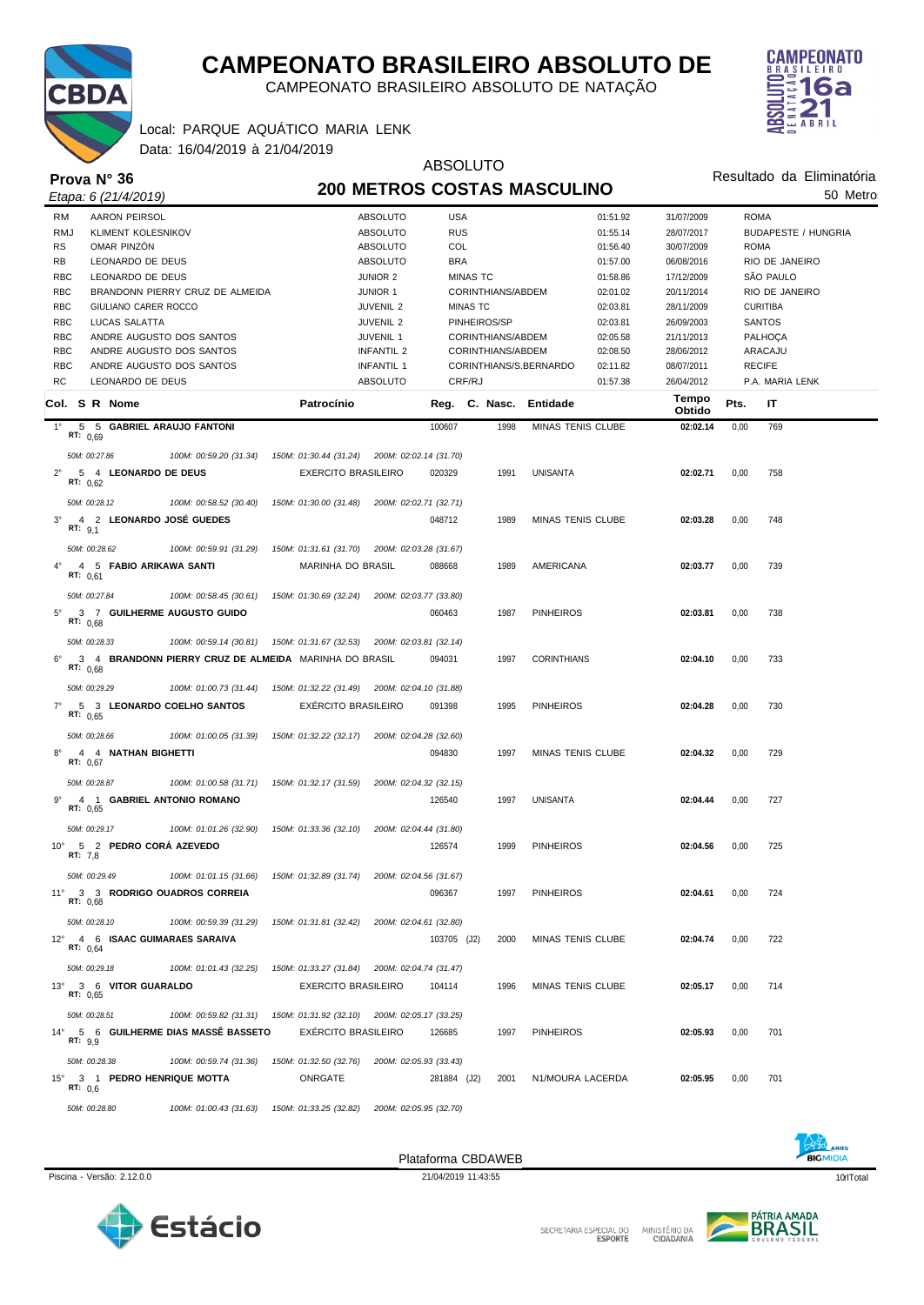

CAMPEONATO BRASILEIRO ABSOLUTO DE NATAÇÃO

Local: PARQUE AQUÁTICO MARIA LENK

Data: 16/04/2019 à 21/04/2019



|                                                                                          |                         | <b>ABSOLUTO</b>                               |      |                          |                                       |      |     |  |
|------------------------------------------------------------------------------------------|-------------------------|-----------------------------------------------|------|--------------------------|---------------------------------------|------|-----|--|
| Prova $N^{\circ}$ 36                                                                     |                         | <b>200 METROS COSTAS MASCULINO</b>            |      |                          | Resultado da Eliminatória<br>50 Metro |      |     |  |
| Etapa: 6 (21/4/2019)<br>$16^{\circ}$<br>2 7 LUIS FERNANDO S DIAS                         |                         | 251284                                        | 1998 | CR FLAMENGO/RJ           | 02:06.22                              | 0,00 | 697 |  |
| RT: 0,69                                                                                 |                         |                                               |      |                          |                                       |      |     |  |
| 50M: 00:29.25<br>100M: 01:00.56 (31.31)                                                  | 150M: 01:33.53 (32.97)  | 200M: 02:06.22 (32.69)                        |      |                          |                                       |      |     |  |
| $17^{\circ}$<br>3 8 GABRIEL MARUYAMA OGAWA<br>RT: 0.68                                   |                         | 090834                                        | 1994 | <b>PINHEIROS</b>         | 02:06.75                              | 0,00 | 688 |  |
| 50M: 00:28.94<br>100M: 01:01.02 (32.80)                                                  | 150M: 01:33.65 (32.63)  | 200M: 02:06.75 (33.10)                        |      |                          |                                       |      |     |  |
| 5 1 ANDRE AUGUSTO DOS SANTOS<br>$18^{\circ}$                                             |                         | 110983                                        | 1998 | <b>CORINTHIANS</b>       | 02:07.29                              | 0,00 | 679 |  |
| RT: 8,9                                                                                  |                         |                                               |      |                          |                                       |      |     |  |
| 50M: 00:28.73<br>100M: 01:00.01 (31.28)<br>2 4 VICTOR ANGELO ROCHA<br>19°                | 150M: 01:33.46 (33.45)  | 200M: 02:07.29 (33.83)<br>268748 (J2)         | 2001 | <b>MINAS TENIS CLUBE</b> | 02:09.79                              | 0,00 | 641 |  |
| RT: 0,67                                                                                 |                         |                                               |      |                          |                                       |      |     |  |
| 50M: 00:29.91<br>100M: 01:03.68 (33.77)                                                  | 150M: 01:36.98 (33.30)  | 200M: 02:09.79 (32.81)                        |      |                          |                                       |      |     |  |
| 5 7 GUILHERME MIRANDA RABELO<br>$20^{\circ}$<br>RT: 0,72                                 |                         | 4970                                          | 1994 | IATE CLUBE DE BRASIL     | 02:09.85                              | 0,00 | 640 |  |
| 50M: 00:29.63<br>100M: 01:01.28 (31.65)                                                  | 150M: 01:35.48 (34.20)  | 200M: 02:09.85 (34.37)                        |      |                          |                                       |      |     |  |
| 3 2 KAINAN COERIN DE JESUS<br>$21^{\circ}$                                               |                         | 255002 (J2)                                   | 2000 | <b>CORINTHIANS</b>       | 02:10.99                              | 0,00 | 623 |  |
| RT: $0.62$                                                                               |                         |                                               |      |                          |                                       |      |     |  |
| 50M: 00:29.04<br>100M: 01:01.61 (32.57)<br>$22^{\circ}$<br>5 8 JOÃO VITOR NOGUEIRA       | 150M: 01:35.88 (34.27)  | 200M: 02:10.99 (35.11)<br>281988 (J2)         |      | NATAÇÃO PRAIA GRANDE     |                                       | 0,00 | 611 |  |
| RT: $0,7$                                                                                |                         |                                               | 2000 |                          | 02:11.87                              |      |     |  |
| 50M: 00:30.00<br>100M: 01:01.89 (31.89)                                                  | 150M: 01:36.02 (34.13)  | 200M: 02:11.87 (35.85)                        |      |                          |                                       |      |     |  |
| 4 8 LEONARDO SUZUKI ROSSI<br>$23^\circ$<br>RT: 0,68                                      |                         | 126024                                        | 1999 | ABDA                     | 02:11.97                              | 0,00 | 609 |  |
| 50M: 00:29.34<br>100M: 01:01.74 (32.40)                                                  | 150M: 01:36.37 (34.63)  | 200M: 02:11.97 (35.60)                        |      |                          |                                       |      |     |  |
| $24^{\circ}$<br>2 6 KAIO CESAR M DE SOUZA                                                |                         | 091397                                        | 1993 | INDAIATUBANA             | 02:11.98                              | 0,00 | 609 |  |
| RT: $0,65$                                                                               |                         |                                               |      |                          |                                       |      |     |  |
| 50M: 00:30.90<br>100M: 01:03.80 (32.90)<br>2 1 FELIPE BROTTO LEMOS                       | 150M: 01:37.43 (33.63)  | 200M: 02:11.98 (34.55)                        |      | <b>CURITIBANO</b>        |                                       | 0,00 |     |  |
| $25^{\circ}$<br>RT: 8,5                                                                  |                         | 121382 (J2)                                   | 2000 |                          | 02:12.13                              |      | 607 |  |
| 50M: 00:30.10<br>100M: 01:02.92 (32.82)                                                  | 150M: 01:37.28 (34.36)  | 200M: 02:12.13 (34.85)                        |      |                          |                                       |      |     |  |
| 2 5 JULIO CESAR COVOLAM<br>$26^{\circ}$<br>RT: $0,63$                                    |                         | 252584 (J1)                                   | 2002 | AMERICANA                | 02:13.65                              | 0,00 | 587 |  |
| 50M: 00:30.06<br>100M: 01:03.98 (33.92)                                                  | 150M: 01:38.41 (34.43)  | 200M: 02:13.65 (35.24)                        |      |                          |                                       |      |     |  |
| $27^{\circ}$<br>2 3 LUCAS TUDORAS                                                        |                         | 296503 (JV1                                   | 2004 | <b>PAINEIRAS</b>         | 02:15.04                              | 0,00 | 569 |  |
| RT: 0,63                                                                                 |                         |                                               |      |                          |                                       |      |     |  |
| 50M: 00:30.54<br>100M: 01:04.55 (34.10)<br>2 2 LEONARDO GOMES DOS SANTOS<br>$28^{\circ}$ | 150M: 01:39.76 (35.21)  | 200M: 02:15.04 (35.28)<br>124810              | 1998 | INDAIATUBANA             | 02:18.44                              | 0,00 | 528 |  |
| RT: 9,3                                                                                  |                         |                                               |      |                          |                                       |      |     |  |
| 50M: 00:30.01<br>100M: 01:03.66 (33.65)                                                  | 150M: 01:40.25 (36.59)  | 200M: 02:18.44 (38.19)                        |      |                          |                                       |      |     |  |
| OBS 3 5 JUAN IGNACIO MENDEZ<br>RT: $0.65$                                                |                         | 350517 (J1)                                   | 2002 | ARGENTINA                | 02:05.01                              |      |     |  |
| 50M: 00:29.21<br>100M: 01:00.60 (31.39)                                                  | 150M: 01:32.63 (32.30)  | 200M: 02:05.01 (32.38)                        |      |                          |                                       |      |     |  |
| OBS 4 3 AGUSTIN HERNANDEZ                                                                |                         | 343556                                        | 1980 | ARGENTINA                | 02:06.30                              |      |     |  |
| RT: 0,6                                                                                  |                         |                                               |      |                          |                                       |      |     |  |
| 50M: 00:29.03<br>100M: 01:01.05 (32.20)                                                  | 150M: 01:33.65 (32.60)  | 200M: 02:06.30 (32.65)                        | 1999 |                          | 02:10.42                              |      |     |  |
| OBS 4 7 SANTIAGO BERGLIAFA<br>RT: 0,75                                                   |                         | V275961                                       |      | ARGENTINA                |                                       |      |     |  |
| 50M: 00:30.54<br>100M: 01:03.24 (32.70)                                                  | 150M: 01:36.68 (33.44)  | 200M: 02:10.42 (33.74)                        |      |                          |                                       |      |     |  |
| OBS 2 8 TIAGO SENNA CINTRA<br>RT: 0,66                                                   |                         | 313174 (J2)                                   | 2001 | <b>INTERNACIONAL</b>     | 02:16.39                              |      |     |  |
| 50M: 00:30.62<br>100M: 01:05.22 (34.60)                                                  | 150M: 01:41.10 (35.88)  | 200M: 02:16.39 (35.29)                        |      |                          |                                       |      |     |  |
| OBS 1 4 RARIEL B NOGUEIRA                                                                | <b>MGF TREINAMENTOS</b> | 287469 (J1)                                   | 2002 | <b>FLUMINENSE FC/RJ</b>  | 02:19.95                              |      |     |  |
| RT: 0,72                                                                                 |                         |                                               |      |                          |                                       |      |     |  |
| 50M: 00:31.49<br>100M: 01:06.97 (35.48)<br>OBS 1 3 RAFAEL JORGE F DE FREITAS             |                         | 150M: 01:43.36 (36.39) 200M: 02:19.95 (36.59) |      |                          | 02:22.01                              |      |     |  |
| RT: 0,64                                                                                 | AQUARIUM/CABO FRIO      | 284224 (JV2                                   | 2003 | FLUMINENSE FC/RJ         |                                       |      |     |  |
| 50M: 00:31.56<br>100M: 01:07.64 (36.80)                                                  |                         | 150M: 01:45.20 (37.56) 200M: 02:22.01 (36.81) |      |                          |                                       |      |     |  |
| OBS 1 5 LUCAS DE SOUSA GOMES<br>RT: 0.78                                                 | AQUARIUM/CABO FRIO      | 266229 (JV1                                   | 2004 | FLUMINENSE FC/RJ         | 02:27.70                              |      |     |  |

**EIGMIDIA** 



Piscina - Versão: 2.12.0.0 21/04/2019 11:43:55 11qrlTotal Plataforma CBDAWEB

MINISTÉRIO DA<br>CIDADANIA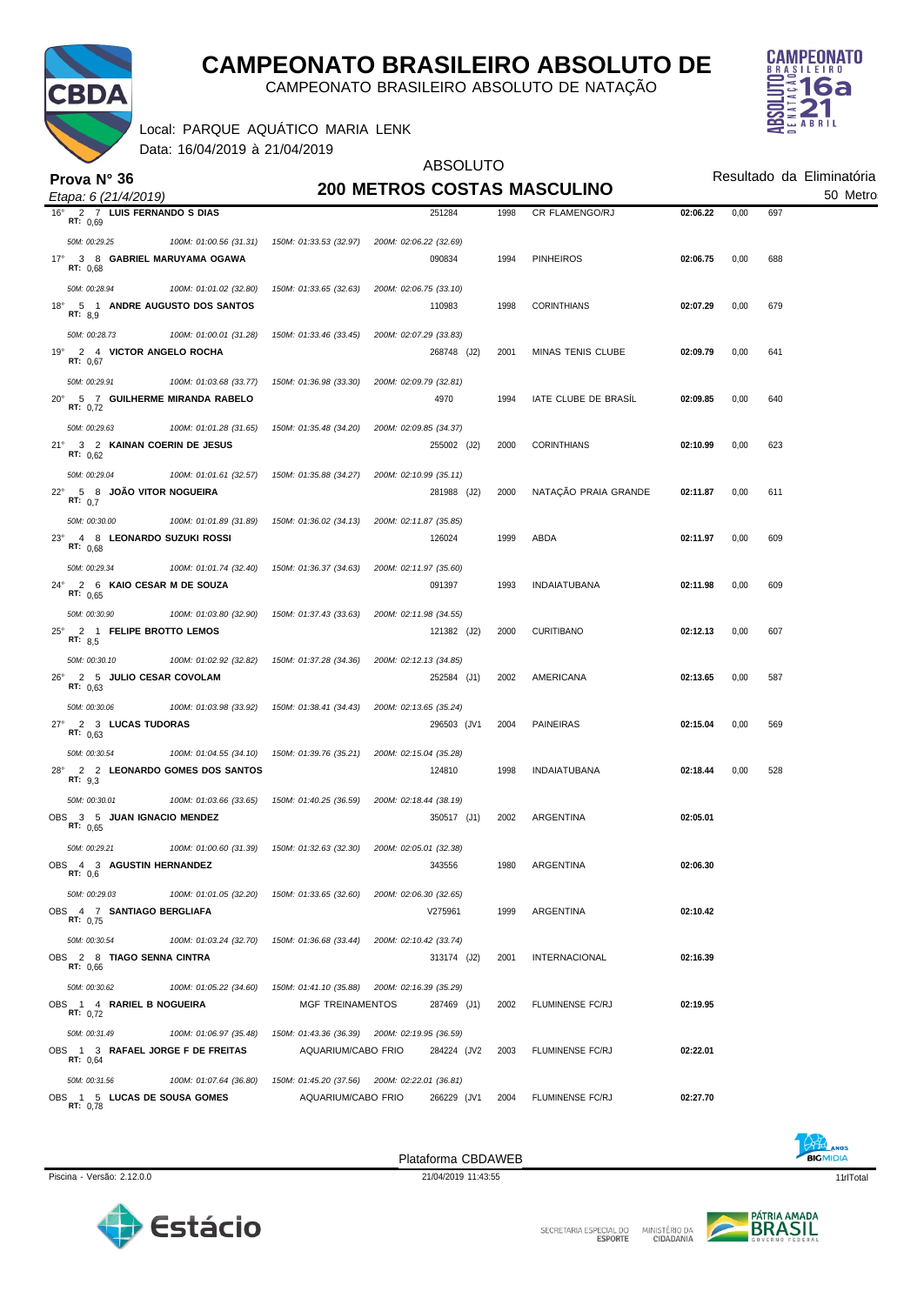

CAMPEONATO BRASILEIRO ABSOLUTO DE NATAÇÃO



Data: 16/04/2019 à 21/04/2019 Local: PARQUE AQUÁTICO MARIA LENK

ABSOLUTO

*Etapa: 6 (21/4/2019)* **Prova N° 36**

**200 METROS COSTAS MASCULINO**

Resultado da Eliminatória 50 Metros

*50M: 00:33.74 100M: 01:11.45 (37.71) 150M: 01:49.73 (38.28) 200M: 02:27.70 (37.97)*





Plataforma CBDAWEB

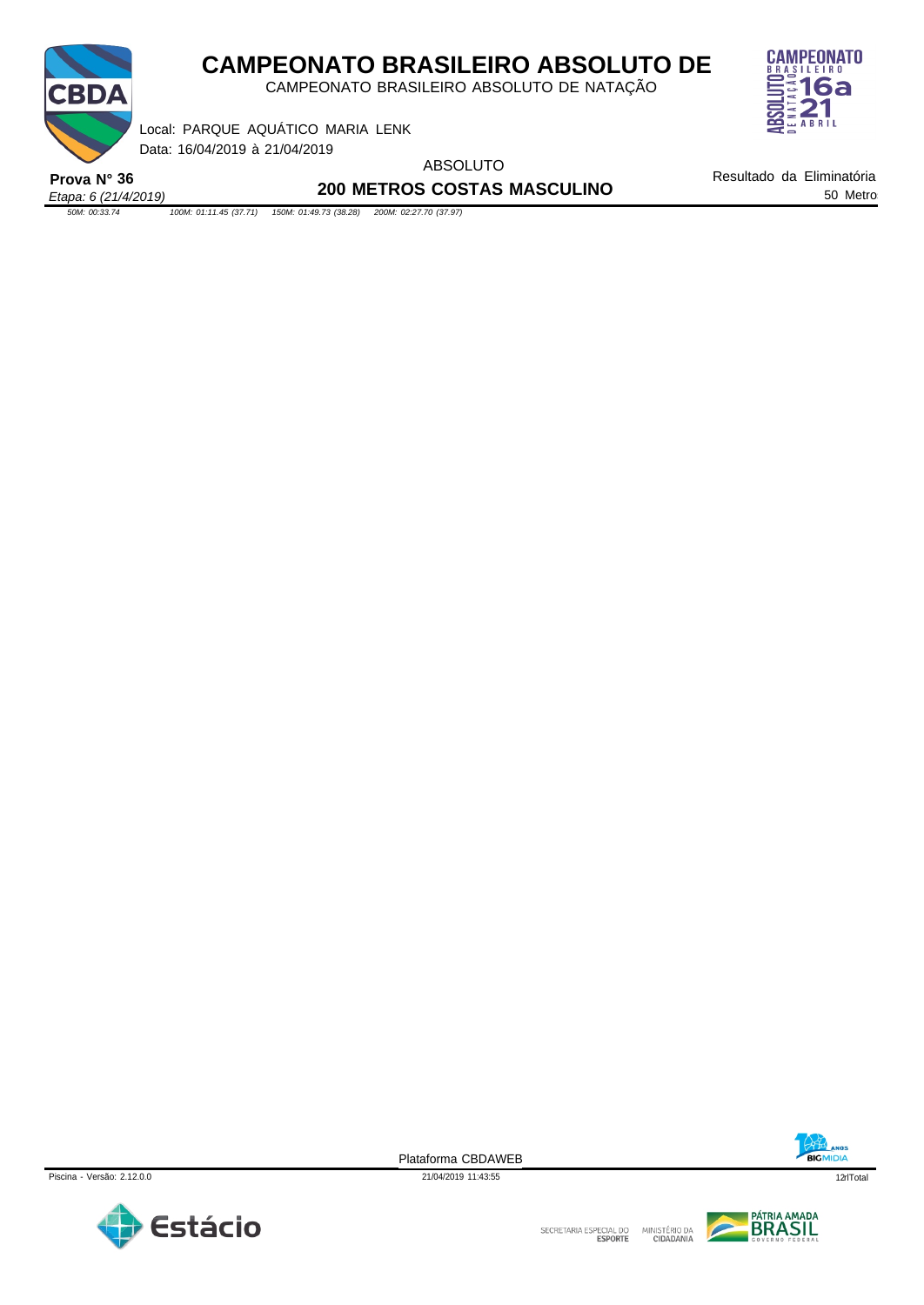

*Etapa: 6 (21/4/2019)*

# **CAMPEONATO BRASILEIRO ABSOLUTO DE**

CAMPEONATO BRASILEIRO ABSOLUTO DE NATAÇÃO



50 Metros

Resultado da Eliminatória

Data: 16/04/2019 à 21/04/2019 Local: PARQUE AQUÁTICO MARIA LENK

### ABSOLUTO **50 METROS PEITO FEMININO**

| <b>RM</b><br><b>RMJ</b><br>RS<br><b>RB</b><br><b>RC</b> | <b>LILLY KING</b><br><b>RUTA MEILUTYTE</b><br>JHENNIFER ALVES CONCEICAO<br>JHENNIFER ALVES CONCEICAO<br><b>JESSICA HARDY</b> | ABSOLUTO<br><b>ABSOLUTO</b><br><b>ABSOLUTO</b><br>ABSOLUTO<br><b>ABSOLUTO</b> | <b>USA</b><br>LTU | <b>PINHEIROS</b><br><b>PINHEIROS</b><br>CRF/RJ |      | 00:29.40<br>00:29.86<br>00:30.50<br>00:30.50<br>00:30.17 | 30/07/2017<br>27/08/2013<br>21/04/2019<br>21/04/2019<br>07/05/2011 | <b>DUBAI</b> | Rio de Janeiro | BUDAPESTE, HUNGRIA<br>PARQUE AQUÁTICO MARIA<br>PARQUE AQUÁTICO MARIA |
|---------------------------------------------------------|------------------------------------------------------------------------------------------------------------------------------|-------------------------------------------------------------------------------|-------------------|------------------------------------------------|------|----------------------------------------------------------|--------------------------------------------------------------------|--------------|----------------|----------------------------------------------------------------------|
|                                                         | Col. S R Nome                                                                                                                | Patrocínio                                                                    | Reg. C. Nasc.     |                                                |      | Entidade                                                 | Tempo<br>Obtido                                                    | Pts.         | IT             |                                                                      |
| $1^{\circ}$                                             | 5 4 JHENNIFER ALVES CONCEICAO<br>RT: $0,67$                                                                                  | AERONÁUTICA                                                                   | 135211            |                                                | 1997 | <b>PINHEIROS</b>                                         | 00:30.50                                                           | 50,00        | 895            | <b>RB\RS</b>                                                         |
| $2^{\circ}$<br>RT: $0,7$                                | 4 5 MACARENA AILEN CEBALLOS                                                                                                  |                                                                               | 297679            |                                                | 1995 | CR FLAMENGO/RJ                                           | 00:31.21                                                           | 0,00         | 835            |                                                                      |
| $3^\circ$                                               | 5 5 JULIA SEBASTIAN<br>RT: 0,75                                                                                              |                                                                               | 251357            |                                                | 1993 | MINAS TENIS CLUBE                                        | 00:31.50                                                           | 0,00         | 813            |                                                                      |
|                                                         | 5 3 MERCEDES CAROLINA SALAZAR<br>RT: $0,68$                                                                                  |                                                                               | 356502            |                                                | 1989 | <b>INDAIATUBANA</b>                                      | 00:31.84                                                           | 0,00         | 787            |                                                                      |
| $5^{\circ}$                                             | 3 4 CAROLYNE GOMES DE SOUZA MAZZO<br>RT: $0,67$                                                                              |                                                                               | 125939            |                                                | 1997 | <b>PINHEIROS</b>                                         | 00:31.88                                                           | 0,00         | 784            |                                                                      |
| $6^{\circ}$                                             | 4 4 RENATA PAULA SANDER<br>RT: 0,68                                                                                          |                                                                               | 071578            |                                                | 1991 | <b>PINHEIROS</b>                                         | 00:32.13                                                           | 0,00         | 766            |                                                                      |
|                                                         | 7° 3 5 ANA CARLA CARVALHO<br>RT: 0,74                                                                                        | <b>EXERCITO BRASILEIRO/</b>                                                   | 084683            |                                                | 1991 | <b>CURITIBANO</b>                                        | 00:32.21                                                           | 0,00         | 760            |                                                                      |
|                                                         | 4 3 PAMELA ALENCAR DE SOUZA<br>RT: 0,71                                                                                      | EXÉRCITO BRASILEIRO                                                           | 107602            |                                                | 1994 | <b>PINHEIROS</b>                                         | 00:32.22                                                           | 0,00         | 759            |                                                                      |
|                                                         | 9° 5 6 BRUNA MONTEIRO LEME<br>RT: 0,64                                                                                       |                                                                               | 251225 (J2)       |                                                | 2001 | <b>CORINTHIANS</b>                                       | 00:32.56                                                           | 0,00         | 736            |                                                                      |
| RT: 0.7                                                 | 10° 5 7 RAPHAELA TAMY NAKASHIMA                                                                                              |                                                                               | 265970 (J1)       |                                                | 2002 | <b>CORINTHIANS</b>                                       | 00:32.76                                                           | 0,00         | 722            |                                                                      |
|                                                         | 11° 3 3 ISABEL S FAGUNDES<br>RT: 0,77                                                                                        | AERONÁUTICA                                                                   | 108370            |                                                | 1999 | CR FLAMENGO/RJ                                           | 00:32.90                                                           | 0,00         | 713            |                                                                      |
|                                                         | 12° 5 1 ANA CAROLINA VIEIRA<br>RT: $0,64$                                                                                    |                                                                               | 254412 (J2)       |                                                | 2001 | MINAS TENIS CLUBE                                        | 00:32.92                                                           | 0,00         | 712            |                                                                      |
|                                                         | 13° 3 2 EMILY SAMPAIO LOPES<br>RT: $0.66$                                                                                    |                                                                               | 108915            |                                                | 1999 | <b>MINAS TENIS CLUBE</b>                                 | 00:32.93                                                           | 0,00         | 711            |                                                                      |
|                                                         | 14° 3 7 THAYANNE DE ANDRADE CARDOSO<br>RT: $0.73$                                                                            |                                                                               | 126370            |                                                | 1998 | <b>MINAS TENIS CLUBE</b>                                 | 00:33.15                                                           | 0,00         | 697            |                                                                      |
|                                                         | 15° 4 6 ANDRESSA CARLA SIMIAO SANGO<br>RT: 0.69                                                                              | <b>VSWIM</b>                                                                  | 251517            |                                                | 1995 | <b>INDAIATUBANA</b>                                      | 00:33.25                                                           | 0,00         | 691            |                                                                      |
|                                                         | 16° 3 6 GABRIELLE ASSIS DA SILVA<br>RT: $0.67$                                                                               |                                                                               | 126056            |                                                | 1999 | <b>CORINTHIANS</b>                                       | 00:33.32                                                           | 0,00         | 686            |                                                                      |
|                                                         | 17° 5 2 BEATRIZ BRANDAO LYSY<br>RT: $0.64$                                                                                   |                                                                               | 250027            |                                                | 1998 | <b>MINAS TENIS CLUBE</b>                                 | 00:33.34                                                           | 0,00         | 685            |                                                                      |
|                                                         | 18° 3 1 NICHELLY BRANDAO LYSY<br>RT: $0.69$                                                                                  |                                                                               | 260625 (JV2       |                                                | 2003 | <b>MINAS TENIS CLUBE</b>                                 | 00:33.47                                                           | 0,00         | 677            |                                                                      |
|                                                         | 19° 4 7 UINI VEIGA COUTO<br>RT: 0,76                                                                                         |                                                                               | 318785 (J1)       |                                                | 2002 | FLUMINENSE FC/RJ                                         | 00:33.56                                                           | 0,00         | 672            |                                                                      |
|                                                         | 20° 1 5 GIULIA OLIVEIRA CARVALHO<br>RT: 0.69                                                                                 |                                                                               | 103767 (J1)       |                                                | 2002 | MINAS TENIS CLUBE                                        | 00:33.73                                                           | 0,00         | 662            |                                                                      |
|                                                         | 21° 2 3 MARIA CAROLINA SANTIAGO<br>RT: 0,74                                                                                  | CULT INGLESA/BOLSA P                                                          | 001231            |                                                | 1985 | <b>GNU</b>                                               | 00:33.82                                                           | 0,00         | 656            |                                                                      |
|                                                         | 22° 2 7 PÉROLA SILVA SANTOS<br>RT: 0.71                                                                                      |                                                                               | 281093 (IN2       |                                                | 2005 | <b>CURITIBANO</b>                                        | 00:33.84                                                           | 0,00         | 655            |                                                                      |
|                                                         | 23° 4 1 ALESSANDRA MARCHIORO<br>RT: 0.71                                                                                     |                                                                               | 075672            |                                                | 1993 | <b>CURITIBANO</b>                                        | 00:33.86                                                           | 0,00         | 654            |                                                                      |
|                                                         | 24° 3 8 LAURA PALUDO<br>RT: $0,83$                                                                                           |                                                                               | 134736 (J1)       |                                                | 2002 | <b>GNU</b>                                               | 00:33.93                                                           | 0,00         | 650            |                                                                      |
|                                                         | 25° 4 2 ANA BELEN PRESUMIDO<br>RT: $0,74$                                                                                    |                                                                               | 282569            |                                                | 1996 | <b>GNU</b>                                               | 00:34.03                                                           | 0,00         | 644            |                                                                      |
|                                                         | 26° 5 8 RAYSSA MORAIS SOUZA<br>RT: 0.85                                                                                      |                                                                               | 296284 (J2)       |                                                | 2000 | <b>UNISANTA</b>                                          | 00:34.48                                                           | 0,00         | 619            |                                                                      |







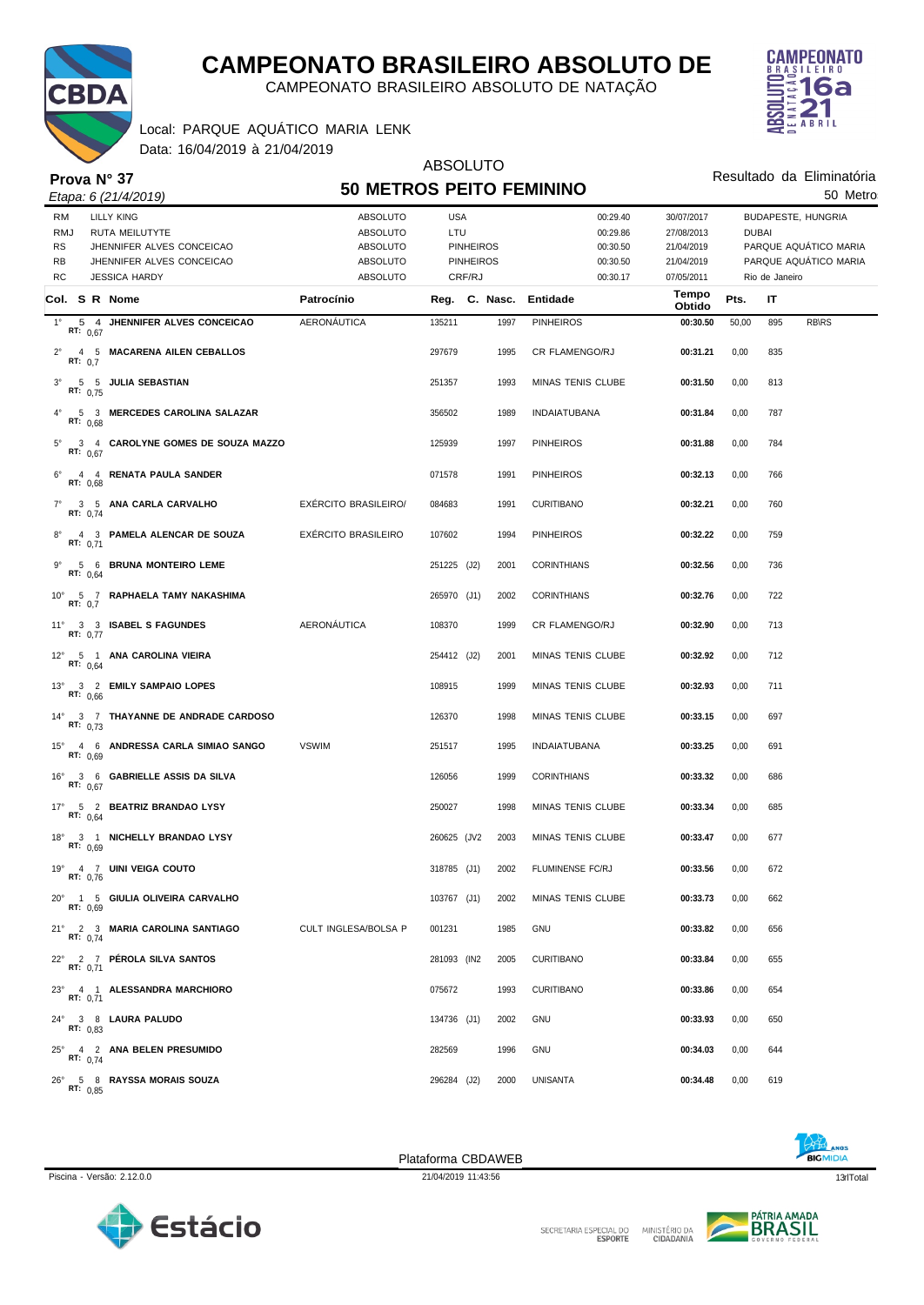

CAMPEONATO BRASILEIRO ABSOLUTO DE NATAÇÃO



Data: 16/04/2019 à 21/04/2019 Local: PARQUE AQUÁTICO MARIA LENK

BDA

| Prova N° 37            | $Da(a)$ , $Db$ $Tc$ $D13$ a $Tc$ $D13$<br>Etapa: 6 (21/4/2019) | <b>ABSOLUTO</b><br><b>50 METROS PEITO FEMININO</b> | Resultado da Eliminatória<br>50 Metro |                       |          |      |     |  |
|------------------------|----------------------------------------------------------------|----------------------------------------------------|---------------------------------------|-----------------------|----------|------|-----|--|
| RT: 0.78               | 27° 2 4 MARIA CLARA ALMEIDA                                    | 104433                                             | 1997                                  | <b>CR FLAMENGO/RJ</b> | 00:34.50 | 0,00 | 618 |  |
| $28^\circ$<br>RT: 0,75 | 4 8 SOFIA TURA CORDEIRO SILVA                                  | 251246 (J2)                                        | 2001                                  | SESI-SP               | 00:34.58 | 0,00 | 614 |  |
| RT: 0.68               | 29° 2 2 LUIZA GOEIJ                                            | 151473 (J2)                                        | 2000                                  | <b>CURITIBANO</b>     | 00:35.25 | 0,00 | 580 |  |
| RT: 0,77               | 30° 1 4 INGRA KLAPPER F PEDROSO                                | 313080 (IN2                                        | 2005                                  | <b>CR FLAMENGO/RJ</b> | 00:35.47 | 0,00 | 569 |  |
| RT: 0                  | N/C 2 6 CAROLINA BERGAMASCHI                                   | 109870                                             | 1994                                  | <b>CURITIBANO</b>     |          |      |     |  |
| OBS 2 5<br>RT: 0,66    | <b>SOL BERTOTTO</b>                                            | V292593 (J2)                                       | 2000                                  | ARGENTINA             | 00:34.48 |      |     |  |
| OBS 1 3<br>RT: 0,75    | <b>JULIA DE CAMARGO GUSSO</b>                                  | 265389 (JV2                                        | 2003                                  | <b>CURITIBANO</b>     | 00:35.54 |      |     |  |

Piscina - Versão: 2.12.0.0 21/04/2019 11:43:56 14qrlTotal



Plataforma CBDAWEB





**BRASIL**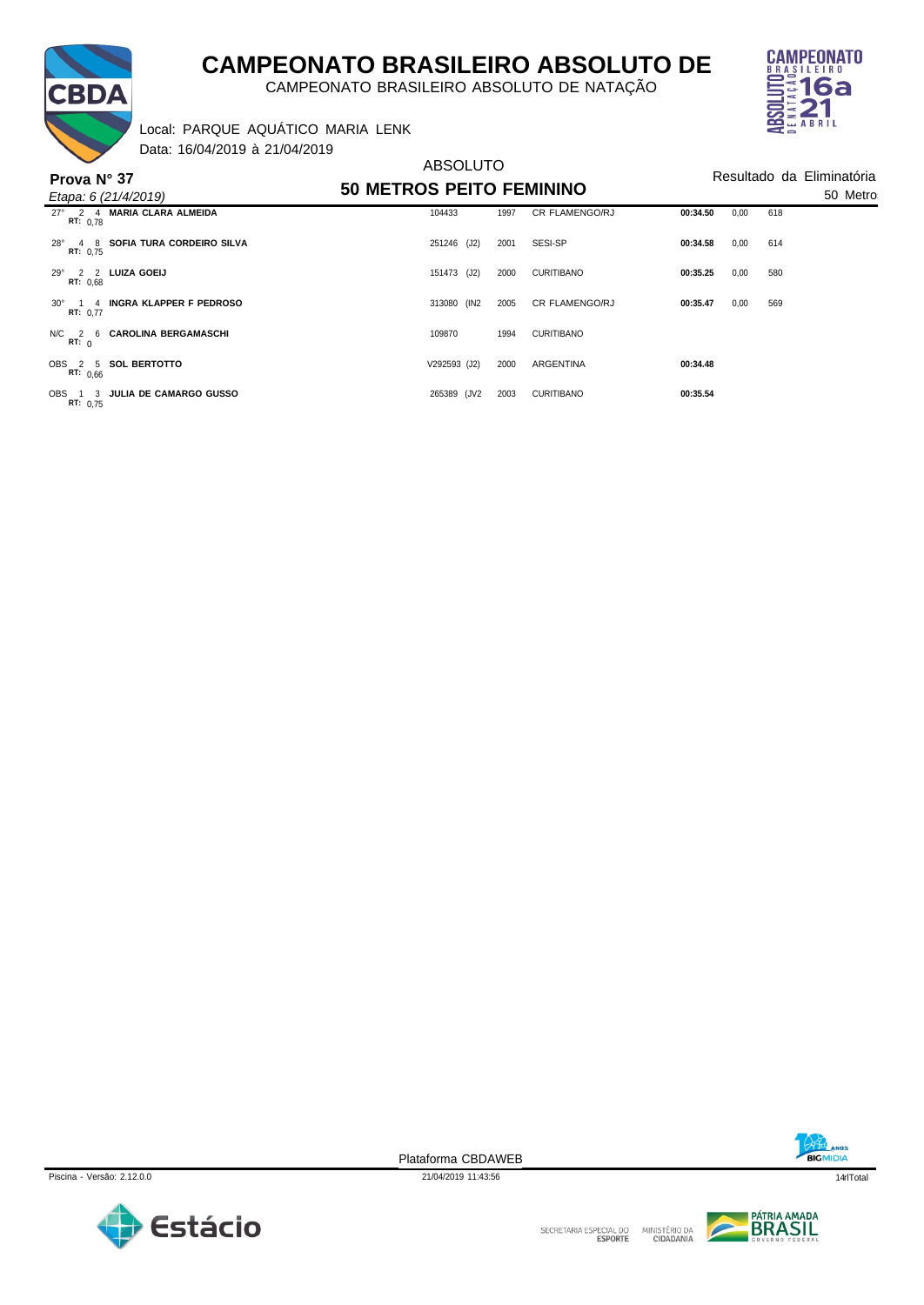

CAMPEONATO BRASILEIRO ABSOLUTO DE NATAÇÃO



50 Metros

Resultado da Eliminatória

Data: 16/04/2019 à 21/04/2019 Local: PARQUE AQUÁTICO MARIA LENK

#### *Etapa: 6 (21/4/2019)* **Prova N° 38**

#### ABSOLUTO **50 METROS PEITO MASCULINO**

| <b>RM</b><br><b>ADAM PEATY</b><br><b>RMJ</b><br>NICOLO MARTINENGHI<br>RS<br>JOAO LUIZ GOMES JUNIOR<br>RB<br>JOAO LUIZ GOMES JUNIOR<br>RC<br>JOAO LUIZ GOMES JUNIOR | <b>ABSOLUTO</b><br><b>ABSOLUTO</b><br>ABSOLUTO<br><b>ABSOLUTO</b><br><b>ABSOLUTO</b> | <b>GBR</b><br><b>ITÁLIA</b> | <b>PINHEIROS</b><br><b>PINHEIROS</b><br><b>PINHEIROS</b> | 00:25.95<br>00:26.97<br>00:26.42<br>00:26.42<br>00:26.83 | 25/07/2017<br>04/04/2017<br>21/04/2019<br>21/04/2019<br>04/05/2017 |       | <b>BUDAPESTE</b><br>RICCIONE, ITÁLIA | PARQUE AQUÁTICO MARIA<br>PARQUE AQUÁTICO MARIA<br>PARQUE AQUÁTICO MARIA |
|--------------------------------------------------------------------------------------------------------------------------------------------------------------------|--------------------------------------------------------------------------------------|-----------------------------|----------------------------------------------------------|----------------------------------------------------------|--------------------------------------------------------------------|-------|--------------------------------------|-------------------------------------------------------------------------|
| Col. S R Nome                                                                                                                                                      | Patrocínio                                                                           |                             |                                                          | Reg. C. Nasc. Entidade                                   | Tempo<br>Obtido                                                    | Pts.  | IT                                   |                                                                         |
| 4 4 JOAO LUIZ GOMES JUNIOR<br>$1^{\circ}$<br>RT: 0.7                                                                                                               |                                                                                      | 073769                      | 1986                                                     | <b>PINHEIROS</b>                                         | 00:26.42                                                           | 50,00 | 947                                  | <b>RB\RS</b>                                                            |
| $2^{\circ}$<br>5 4 FELIPE FERREIRA LIMA<br>RT: $0.65$                                                                                                              | KLEAN ATHLETE                                                                        | 052061                      | 1985                                                     | <b>PINHEIROS</b>                                         | 00:26.48                                                           | 0,00  | 941                                  |                                                                         |
| 3 4 FELIPE ALVES FRANCA SILVA<br>$3^\circ$<br>RT: $0,71$                                                                                                           | PANASONIC/KROM/LIV L                                                                 | 059512                      | 1987                                                     | UNISANTA                                                 | 00:26.92                                                           | 0,00  | 895                                  |                                                                         |
| 5 5 PEDRO H. BRASIL CARDONA<br>$4^{\circ}$<br>RT: $0.67$                                                                                                           | <b>EXERCITO BRASILEIRO</b>                                                           | 107577                      | 1995                                                     | <b>PINHEIROS</b>                                         | 00:27.65                                                           | 0,00  | 826                                  |                                                                         |
| 4 5 RAPHAEL OLIVEIRA RODRIGUES<br>$5^{\circ}$<br>RT: $0,72$                                                                                                        |                                                                                      | 080826                      | 1991                                                     | SESI-SP                                                  | 00:27.69                                                           | 0,00  | 823                                  |                                                                         |
| 5 6 ANDREAS MICKOSZ<br>$6^{\circ}$<br>RT: 0.7                                                                                                                      |                                                                                      | 134639                      | 1996                                                     | MINAS TENIS CLUBE                                        | 00:27.75                                                           | 0,00  | 817                                  |                                                                         |
| 3 5 FELIPE HIDEKAZU MONNI<br>$7^{\circ}$<br>RT: 0.73                                                                                                               |                                                                                      | 117332                      | 1996                                                     | <b>PINHEIROS</b>                                         | 00:27.98                                                           | 0,00  | 797                                  |                                                                         |
| 4 6 THIAGO TEIXEIRA SIMON<br>$8^{\circ}$<br>RT: 0,74                                                                                                               |                                                                                      | 079160                      | 1990                                                     | <b>UNISANTA</b>                                          | 00:28.05                                                           | 0,00  | 791                                  |                                                                         |
| $9^{\circ}$<br>5 3 DIEGO CANDIDO PRADO<br>RT: 0,69                                                                                                                 |                                                                                      | 083576                      | 1990                                                     | MINAS TENIS CLUBE                                        | 00:28.25                                                           | 0,00  | 775                                  |                                                                         |
| 10° 2 3 EVANDRO VINICIUS SILVA<br><b>RT: 0,67</b>                                                                                                                  |                                                                                      | 085798                      | 1991                                                     | MINAS TENIS CLUBE                                        | 00:28.27                                                           | 0,00  | 773                                  |                                                                         |
| 11° 4 3 YURI QUERINO<br>RT: 0.65                                                                                                                                   | <b>EXERCITO BRASILEIRO</b>                                                           | 130494                      | 1998                                                     | <b>GOTA</b>                                              | 00:28.43                                                           | 0,00  | 760                                  |                                                                         |
| 12° 3 3 VITOR PINHEIRO DE SOUZA<br>RT: $0,65$                                                                                                                      |                                                                                      | 276991 (J2)                 | 2001                                                     | <b>PINHEIROS</b>                                         | 00:28.47                                                           | 0,00  | 757                                  |                                                                         |
| 13° 2 1 PEDRO MATTOSO<br>RT: $0,64$                                                                                                                                |                                                                                      | 153201                      | 1998                                                     | NADAR ITAJAI                                             | 00:28.48                                                           | 0,00  | 756                                  |                                                                         |
| 14° 5 1 VINICIUS FERREIRA BORGES<br>RT: $0,65$                                                                                                                     |                                                                                      | 092206                      | 1992                                                     | TUMIARU                                                  | 00:28.52                                                           | 0,00  | 753                                  |                                                                         |
| 15° 5 2 HENRIQUE BORGES FONSECA<br>RT: $0,74$                                                                                                                      |                                                                                      | 289998 (J2)                 | 2000                                                     | ADA OSASCO                                               | 00:28.66                                                           | 0,00  | 742                                  |                                                                         |
| 16° 3 6 ARTHUR PEDROSO<br>RT: $0,74$                                                                                                                               | EXÉRCITO BRASILEIRO                                                                  | 117374                      | 1995                                                     | <b>CORINTHIANS</b>                                       | 00:28.70                                                           | 0,00  | 739                                  |                                                                         |
| 17° 3 8 PEDRO LEITE VALENTE<br>RT: $0,7$                                                                                                                           |                                                                                      | 090194                      | 1996                                                     | MINAS TENIS CLUBE                                        | 00:28.74                                                           | 0,00  | 736                                  |                                                                         |
| 18° 4 7 LEANDRO DAVID<br>RT: 0.73                                                                                                                                  | <b>BOLSA ATLETA/DF</b>                                                               | 245486                      | 1997                                                     | IATE CLUBE DE BRASIL                                     | 00:28.90                                                           | 0,00  | 723                                  |                                                                         |
| 19° 3 1 DAVI MARTINS MOURAO<br>RT: 0,67                                                                                                                            | DUDU ACQUA CENTER                                                                    | 126374 (J2)                 | 2001                                                     | <b>CORINTHIANS</b>                                       | 00:29.13                                                           | 0,00  | 706                                  |                                                                         |
| 20° 4 8 LUIZ GABRIEL S DA SILVA<br>RT: 0,71                                                                                                                        |                                                                                      | 270680 (J2)                 |                                                          | 2001 TIJUCA TC/RJ                                        | 00:29.19                                                           | 0,00  | 702                                  |                                                                         |
| 21° 4 1 OBERDAN OLIVEIRA JUNIOR<br>RT: 0,66                                                                                                                        |                                                                                      | 104651                      | 1990                                                     | ACQUA FENIX/AL                                           | 00:29.26                                                           | 0,00  | 697                                  |                                                                         |
| 22° 5 8 LUAN VIEIRO COSTA<br>RT: 0,75                                                                                                                              |                                                                                      | 246237                      | 1999                                                     | <b>CR FLAMENGO/RJ</b>                                    | 00:29.28                                                           | 0,00  | 696                                  |                                                                         |
| 23° 2 2 DANIEL S DA SILVA<br>RT: 0.71                                                                                                                              |                                                                                      | 050656                      | 1988                                                     | CR FLAMENGO/RJ                                           | 00:29.37                                                           | 0,00  | 689                                  |                                                                         |
| 24° 2 7 RAPHAEL RACHED WINDMULLER<br>RT: $0,71$                                                                                                                    |                                                                                      | 249770 (JV2                 | 2003                                                     | CURITIBANO                                               | 00:29.44                                                           | 0,00  | 684                                  |                                                                         |
| 25° 2 8 IOVANI RODRIGUES OLIVEIRA<br>RT: $0.79$                                                                                                                    |                                                                                      | 255890 (J2)                 | 2000                                                     | CR FLAMENGO/RJ                                           | 00:29.45                                                           | 0,00  | 684                                  |                                                                         |
| 26° 3 7 JOAO PEDRO COSTA<br>RT: $0,72$                                                                                                                             |                                                                                      | 312734 (J2)                 | 2000                                                     | MINAS TENIS CLUBE                                        | 00:29.46                                                           | 0,00  | 683                                  |                                                                         |



Plataforma CBDAWEB